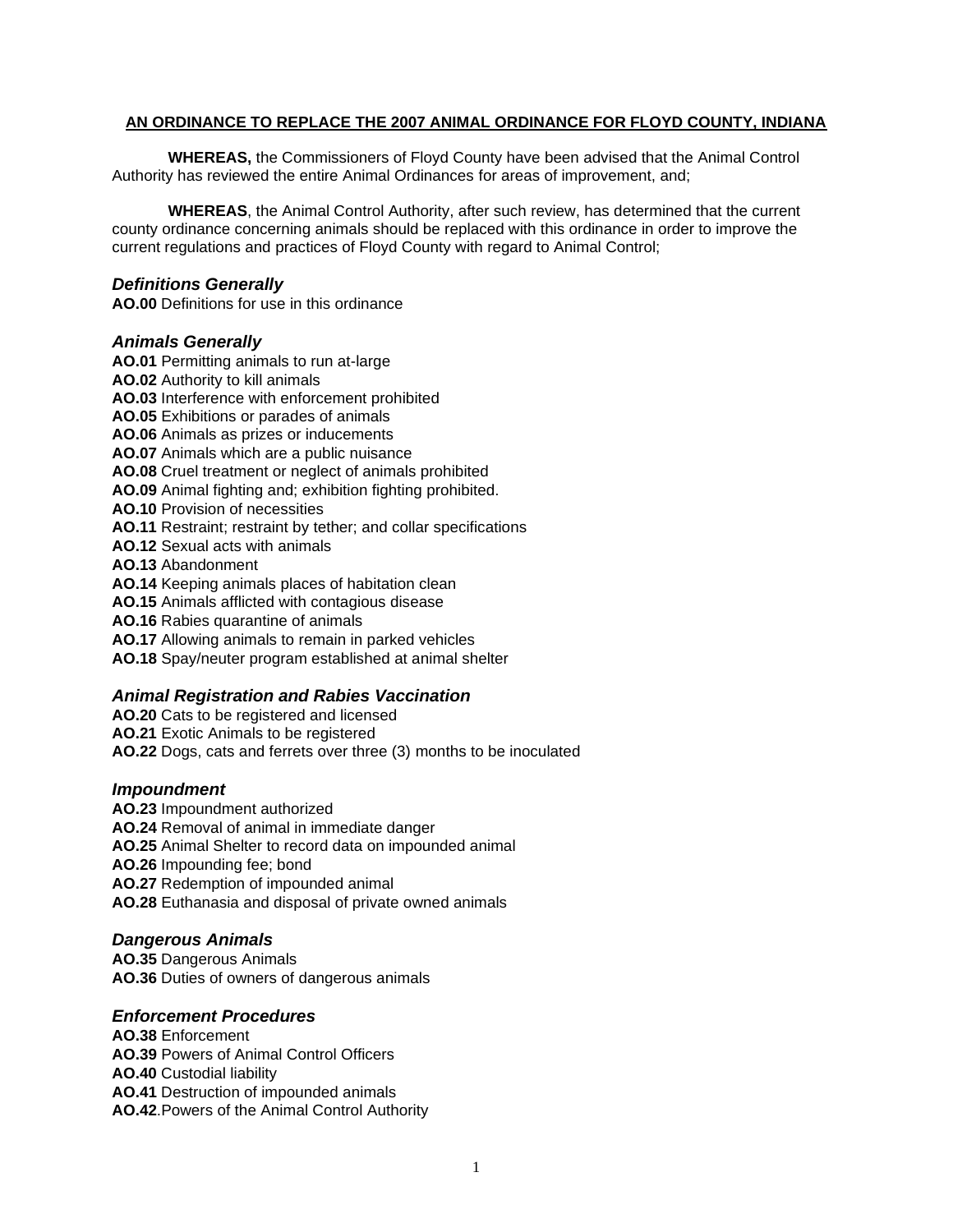**AO.43** Meetings with Animal Control Authority **AO.44** Resolutions and settlements **AO.45** Judicial enforcement **AO.46** Savings clause **AO.47** Repeal or Amend **AO.98** Fee Schedule **AO.99** Issuance of citations; violation notices

## *DEFINITIONS GENERALLY*

#### **§ AO.00 DEFINITIONS FOR USE IN THIS ORDINANCE**

As used in this ordinance, the following definitions shall apply:

*ABANDONMENT.* To deposit, leave, drop off or otherwise dispose of an owned animal on any public or private property, or leaving an animal for a period in excess of twenty-four (24) hours, without the animal's owner or caretaker providing all provisions of necessity as defined in this chapter and checking on the animal's condition.

*ALTERED ANIMAL.* Any domestic animal that has been surgically sterilized to prevent procreation.

*ANIMAL.* Any living vertebrate, domestic or wild, except a human being.

*ANIMAL CONTROL AUTHORITY* means the New Albany/Floyd County Animal Control Authority and its governing board established by an Inter-local Cooperation Agreement between the County of Floyd and the City of New Albany on 20th of May 1999 pursuant to the provisions of I. C. 36-1-7 et seq. for the operation of the New Albany/Floyd County Animal Control and Shelter, which inter-local agreement is ratified, affirmed and incorporated herein by reference.

*ANIMAL CONTROL OFFICER.* Any person designated by the Floyd County Animal Control Authority to enforce the terms and provisions of this ordinance; or any law enforcement officer of the State of Indiana.

*ANIMAL FIGHTING PARAPHERNALIA AND ACTIVITIES.* Equipment, and/or items used to train or condition animals for participation in animal fighting activity or materials which promote animal fighting; the breeding of animals for the express purpose of fighting; the training of animals for fighting; or the tracking of animal fighting results; or the production of materials promoting or supporting betting or gambling on animal fighting.

*ANIMAL SHELTER.* For the purposes of this ordinance, the term Animal Shelter shall refer to the New Albany/Floyd County Animal Control and Shelter.

*APPROVED RABIES VACCINE.* Any vaccine for protecting an animal from contracting rabies approved as effective by the Indiana State Board of Animal Health (BOAH) and by the National Association of State Public Health Veterinarians, Inc. (NASPHV) in the most current version of the Compendium of Animal Rabies Prevention and Control.

*ATTACK.* Any aggressive contact with a human being or another animal that could result in injury or death.

**BITE.** Any injury caused by the tearing, puncturing or cutting of the skin caused by teeth or fangs.

*CARETAKER.* A person designated to take temporary charge of animals and/or property of an owner.

*CAT.* Any domestic feline.

*CRUELTY.* Any act prohibited by section AO.08 through AO.14 and AO.17 of this ordinance.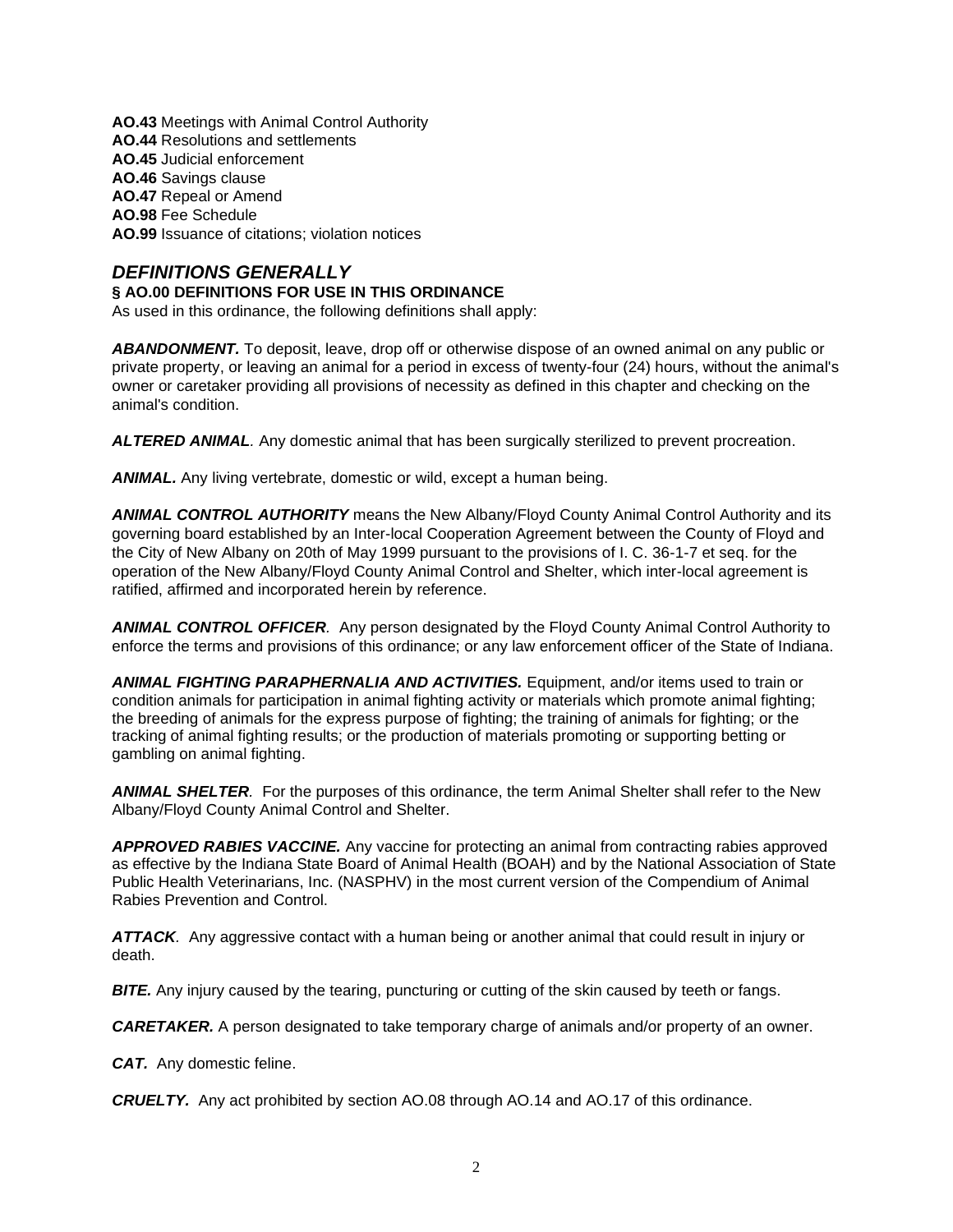*DANGEROUS ANIMAL.* Any animal which, unprovoked, commits an attack upon, harms or kills a person or another animal. A dangerous animal shall also include any mammal for which there is no approved rabies vaccine.

*DOG.* Any domestic canine.

**DOMESTIC ANIMAL.** Any animal whose physiology has been determined and/or manipulated through selective breeding; any of various animals that have been tamed and made fit for a human environment; any mammal, whether or not its physiology has been determined or manipulated through selective breeding, which can be vaccinated against rabies with an approved rabies vaccine. Domestic Animals shall include, but not limited to, dogs, cats, birds, rabbits, guinea pigs, rats, mice, hamsters, gerbils, ferrets, chinchillas, fish, reptiles, livestock, equine and poultry.

## *ENCLOSURES.*

*(1) ENCLOSURES FOR ALL ANIMALS.* Enclosures for all animals shall be a fence or structure of sufficient height and construction to prevent the animal from leaving the owner's property. The enclosure may be required to contain proper shelter and a shaded area. Gates and doors must fit properly and must be locked or secured that prevents the animal from opening the gate or door. Enclosures for poultry must contain proper shelter and a shaded area.

#### **(2)** *ENCLOSURES FOR DOGS.*

**(a)** Enclosures for dogs shall be a fence or structure of sufficient height and construction to prevent the animal from leaving the owner's property. The enclosure must contain proper shelter and a shaded area. Gates and doors must fit properly and must be locked or secured to prevent the animal from opening the gate or door.

**(b)** Property enclosed by a buried wire which produces a signal received by a device attached to a collar worn by the animal, and prevents the animal from leaving the property of the owner will be considered a proper enclosure, provided the device and signal are working and the animal does not leave the property unrestrained. The enclosure must contain proper shelter from the weather and a shaded area. This type of enclosure is not acceptable for an unaltered animal, an animal declared a public nuisance or a dangerous animal.

**(3)** *ENCLOSURES FOR DANGEROUS ANIMALS.* Enclosures for dangerous animals shall be a covered fence or fabricated structure at least six feet in height, installed beneath ground level or in concrete or pavement, to prevent digging under it, and with a gravel or concrete floor, sufficient size to allow the animal to stand, sit, and turn around in a natural position, and which allows for adequate exercise for the size/breed being kept. Enclosures shall be designed to prevent the entry of children or unauthorized persons. Enclosures shall be securely locked with a combination or key lock to prevent accidental or malicious opening of the enclosure. Enclosures must contain proper shelter, a shaded area and be properly ventilated. The owners residence, other existing residence or storage building are not appropriate enclosures for a dangerous animal, unless approved by the Animal Shelter. Any structure may be subject to approval by a county representative and it is the responsibility of the owner to comply with building codes if required.

*EQUINE.* Domestic animals of, relating to, or resembling a horse or the horse family, including, but not limited to horses, stallions, colts, geldings, mares, fillies, ponies, miniature horses, donkeys, mules, jacks and jennies.

*EXHIBITION.* A presentation, or other planned activity involving the gathering of wild, exotic, and/or domestic animals in a public or private venue.

**EXOTIC ANIMAL.** Any animal that is not normally considered to be a domesticated animal as defined in this ordinance. Any animal required to have a state and/or federal permit to harbor. This includes, but is not limited to, nonhuman primates; venomous cold-blooded reptiles; poisonous animals; constrictor snakes three (3) feet or longer; crocodilians five (5) feet or longer; wild or exotic cats including cheetahs, lions, panthers, leopards, servals, ocelots and tigers (excluding feral cats); wolves; bears; sharks;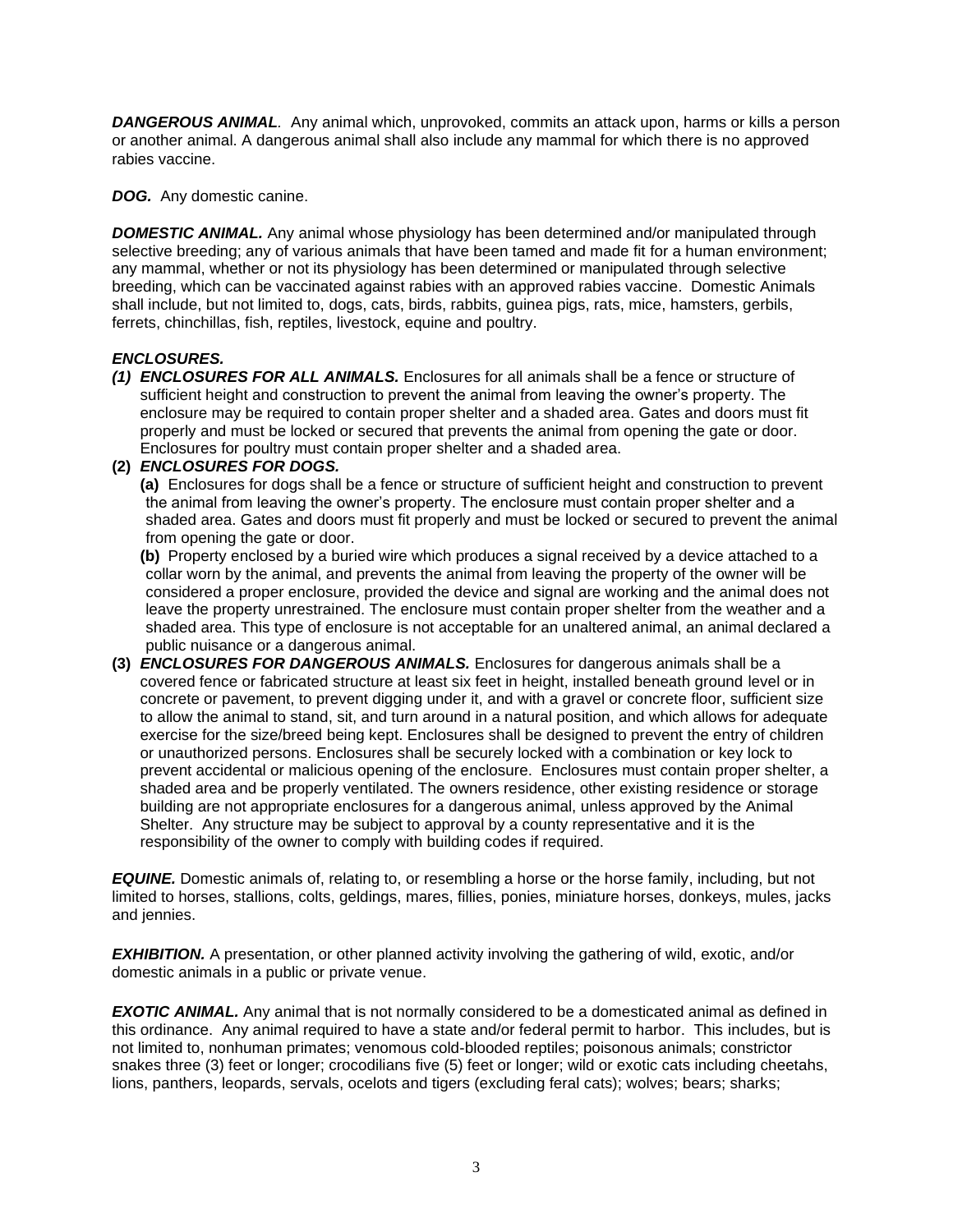elephants; camels; native wild animals such as, but not limited to, bobcats, skunks, raccoons, deer, coyote, weasels, opossum, foxes, mink, muskrat, squirrels and badgers.

*HARBORING.* The actions of any person that permit any animal to lodge or to be fed within his/her home, store, enclosure, yard, or place of business or any premises which the person owns, or in which the person resides, or over which the person has possession or control. An animal shall be presumed harbored if it is fed or sheltered for three (3) consecutive days.

*HUNTING.* means the pursuit of any wild animal or bird licensed and regulated under Indiana Code 14- 22-11-1, or any successor provision to that statute. A *HUNTER* is a person engaged in hunting and is in possession of a valid state hunting license.

*IMPOUNDED.* Taken into custody of an Animal Control Officer and/or taken to the Animal Shelter.

*LEAD or LEASH.* A devise used for humanely restraining an animal.

*LIVESTOCK.* Any animal raised for, or used in agriculture, including, but not limited to sheep, rams, ewes, lambs, bulls, cows, steers, heifers, calves, swine, boars, sows, piglets, goats, bucks, does, kids, llamas, alpaca, buffalo, bison, deer, elk, ostrich, emu, or any other animals that are privately owned and raised in a confined area for breeding stock, food, fiber, and other products.

*MICROCHIP.* A passive transponder which can be implanted into an animal and which is a component of a radio frequency identification (RFID) system*.* 

*NEGLECT.* Any reckless or negligent act or omission which results in a domestic animal not receiving adequate shelter, food, water, or in a domestic animal not receiving necessary veterinary care, or in a domestic animal housed in unhealthy living conditions.

*NUISANCE.* Any act of an animal or its owner that irritates, perturbs or damages rights and privileges common to the enjoyment of public or private property or indirectly injures or threatens the safety of a member of the general public. By way of examples and not of limitation, the commissions on the following acts or actions by an animal or by its owner or possessor may hereby being declared a nuisance:

- **(1)** Allowing or permitting an animal to habitually bark, whine, howl, mew, crow or cackle in an excessive or continual fashion or make other noise in such a manner so as to result in a serious annoyance or interference with the reasonable use and enjoyment of neighboring premises
- **(2)** Allowing or permitting an animal to damage the property of any person other than its owner or caretaker, including to, but not limited to getting into or turning garbage containers or damaging gardens, flowers, plants or other real or personal property or leaving fecal material on the property of another person.
- **(3)** Allowing or permitting an animal to molest, chase, snap at, attack or attempt to attack passers-by, vehicles or other domestic animals.
- **(4)** Allowing or permitting an animal to habitually or continually run at-large or be found on property not belonging to that of its owners of caretakers, trespassing on school grounds, parks or the property of any person.
- **(5)** Allowing or permitting an animal to be housed or restrained within reach of a public street, road, sidewalk, alley or access and, in the discretion of the animal control officer, poses a threat to the general public safety, health and welfare of the general public.
- **(6)** Allowing or permitting an area to be maintained in an unsanitary condition by the accumulation of animals and/or animal waste so as to be offensive to sight or smell.

*OWNE***R.** Any person owning, keeping, harboring, or having control or custody of animals within the jurisdiction of this ordinance, provided, that in the event that a minor person shall be determined the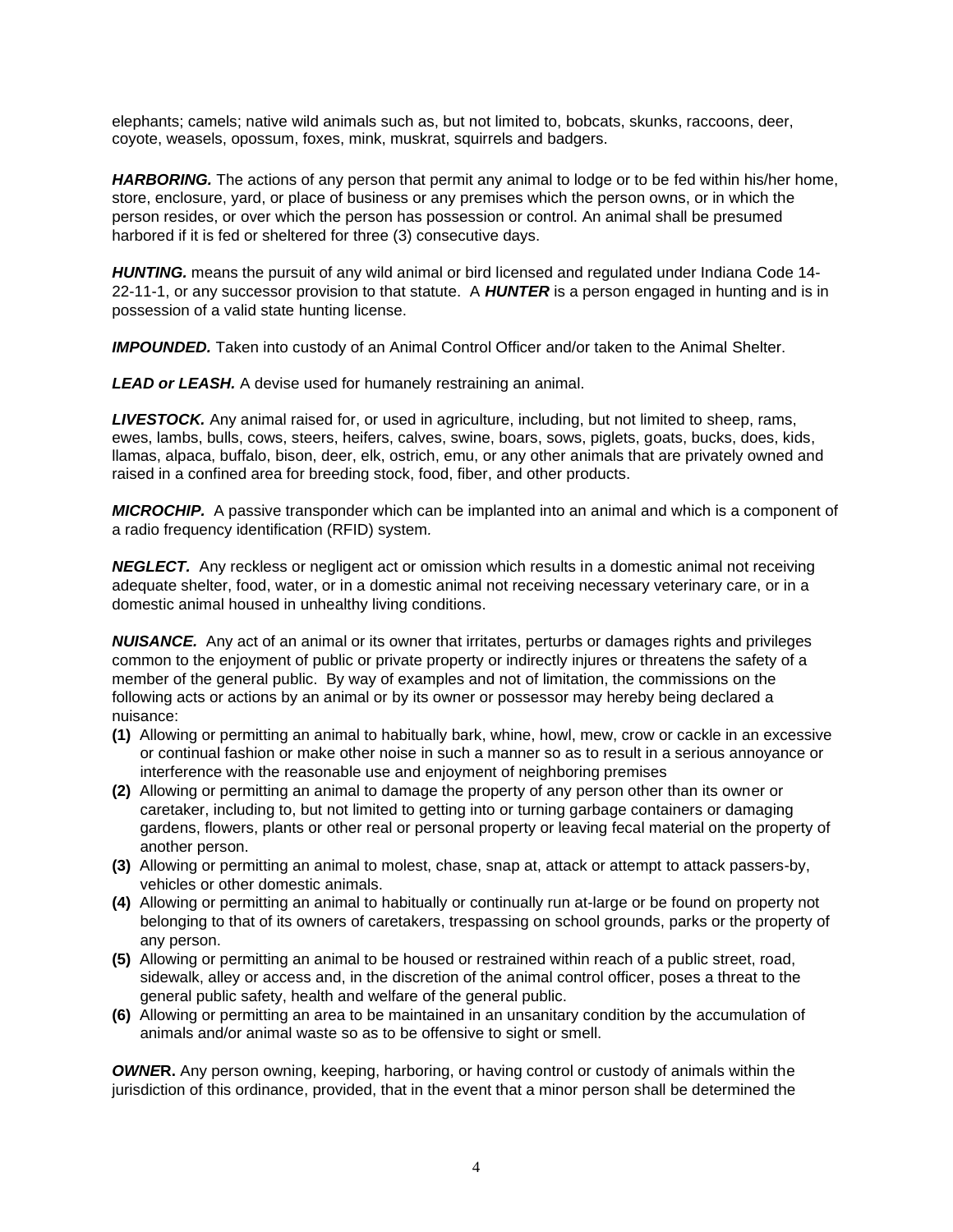owner of the animal, the parent, guardian of such minor person shall be responsible to ensure compliance with the terms and provisions of this ordinance, and shall be liable for any non-compliance herewith.

**PARADE.** A procession of people, usually organized along a street, often in costume, and often accompanied by marching bands, floats and often of a festive nature.

*POULTRY***.**All domesticated fowl and all game birds which are legally kept in captivity, including, but not limited to chickens, ducks, guinea fowl, turkeys, geese and peafowl.

*QUARANTINE.* Humane confinement of an animal in a building which prevents the animal coming into contact with any animal or human being other than the owner or caretaker.

*RESTRAINT.* Shall mean, but not limited to, confined to the premises of the owner or, if off of the premises of the owner, confined by means of a lead, leash or pet carrier and under the control of a responsible person.

*REASONABLE CARE***.** That degree of care which a reasonable and prudent person would, under the same or similar circumstances, render to an animal to prevent injury, to care for an existing injury, or to prevent death.

*RUNNING AT-LARGE***.** Any domestic animal or exotic animal, not located on the real property of its owner, shall be deemed running at-large if it is not under restraint as defined in this ordinance.

**SCRATCH.** Any injury caused by the tearing, puncturing or cutting of the skin caused by nails or claws.

**SERVICE ANIMAL.** Any animal that is individually trained to perform tasks for a person with a disability such as, but not limited to, guiding people who are visually impaired, alerting people who are hearing impaired, assisting people in wheelchairs, alerting and protecting an individual who is having a seizure. Service animals are working animals. Any animal kept as a therapy and/or companionship animal shall not be considered as a service animal.

**SEVERE ATTACK.** An unprovoked attack in an aggressive manner upon a human in which the victim suffered a bite, was shaken violently, and which caused serious physical trauma or death.

**SHELTER.** A structure designed specifically to shelter an animal that allows an animal to maintain its body heat, with a roof, solid floor and three sides free of leaks or openings to the wind and precipitation, and a fourth side allowing access that is protected from the elements. The shelter shall provide reasonable protection from inclement weather and extreme temperatures. The structure shall be physically located in a dry area allowing the animal access outside the structure to dry ground that is mud free. It shall be cleaned and maintained regularly so as to prevent the accumulation of waste, debris and offensive odors.

**TETHER.** A long restraint fastened humanely to an animal's collar or harness, so as to keep the animal within certain bounds and limited freedom. Tethers shall be made of a chain or similar material specifically designed for the restraint of animals. Tethers may not be made of rope, twine, cord or similar material that can easily be cut or chewed through.

**UNALTERED ANIMAL.** Any animal that has not been surgically sterilized to prevent procreation.

## *ANIMALS GENERALLY*

#### **§ AO.01 PERMITTING ANIMALS TO RUN AT-LARGE**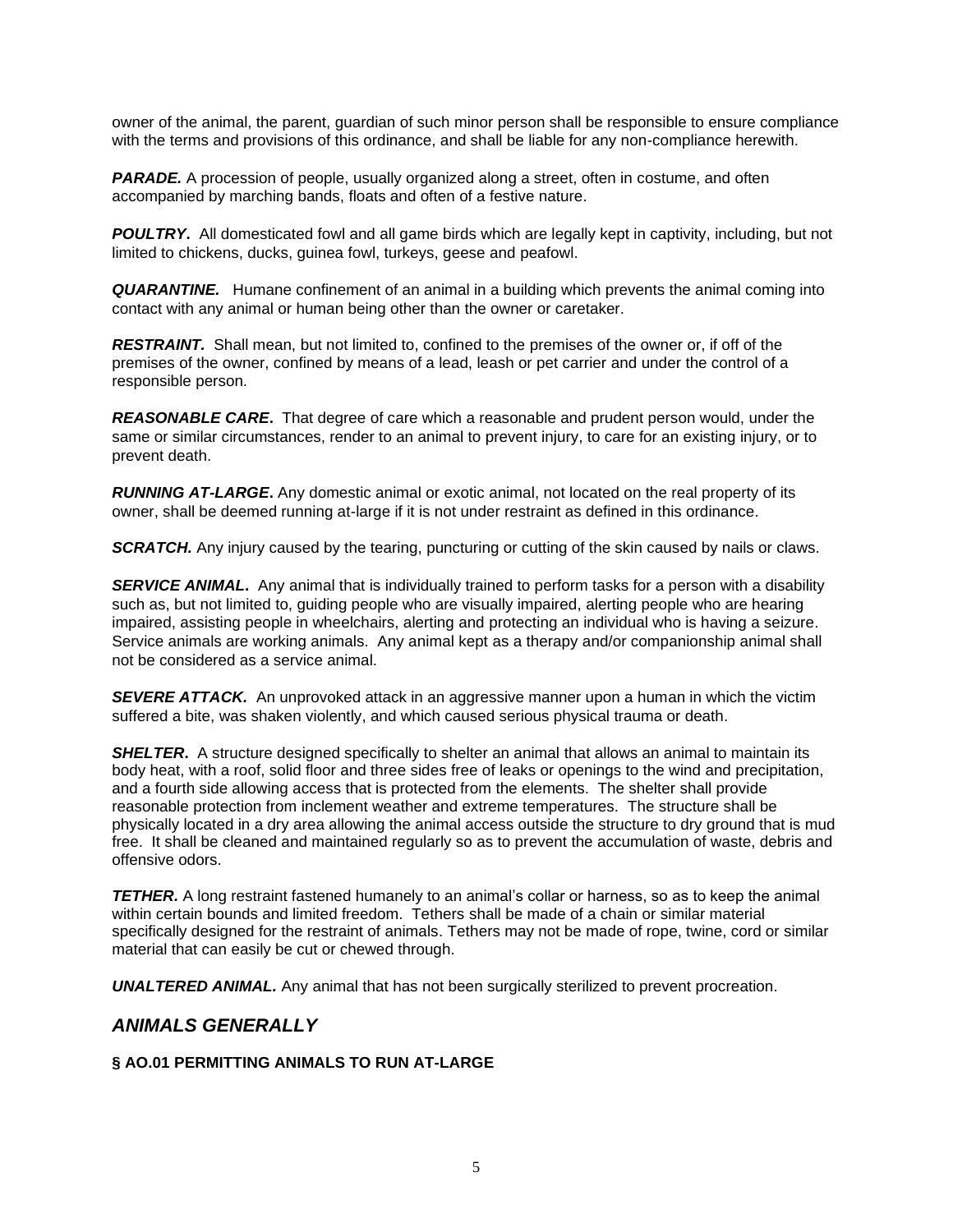- **(1)** It shall be unlawful to permit any owned animal of any kind to run at-large. All animals shall be kept under restraint at all times, as defined in this ordinance, and any deviation or violation thereof is strictly prohibited.
- **(2)** The foregoing provision shall not apply:

**(a)** if the owner is engaged in legal hunting activities with an active hunting license if required, and the animal in question has been trained to assist in hunting, and the animal's activities are being supervised by the hunter;

**(b)** in any section of a public park designated as a leash free zone.

**(3)** Dangerous animals are not allowed to be in any area designated as a leash free zone.

Any person who violates this section shall be subject to the penalty provided in § AO.99 of this ordinance.

## **§ AO.02 AUTHORITY TO KILL ANIMALS**

Animal Control Officers are authorized to kill any animal of any kind when it is necessary to do so for the protection of any person, other animal or property.

## **§ AO.03 INTERFERENCE WITH ENFORCEMENT PROHIBITED**

- **(1)** No person shall in any manner interfere with, hinder, molest, or abuse any officer or individual duly authorized to enforce the provisions of this ordinance.
- **(2)** No person shall in any manner seek to release or remove any animal in the custody of the Animal Shelter, or from any humane trap identified as the property of the Animal Shelter.

Any person who violates this section shall be subject to the penalty provided in § AO.99 of this ordinance.

#### **§ A0.05 EXHIBITIONS OR PARADES OF ANIMALS**

Any exhibitions or parades of animals may be conducted only upon securing a permit from the Floyd County Sheriff or Commissioners Office. The Animal Shelter and its offsite locations will be exempt from this section. Any person who violates this section shall be subject to the penalty provided in § AO.99 of this ordinance.

### **§ A0.06 ANIMALS AS PRIZES OR INDUCEMENTS**

It shall be unlawful to give away any live animal as a prize for, or as an inducement to enter any contract, game, or other competition, or as an inducement to enter a place of amusement; or offer such animal as an incentive to enter in any business agreement in which the offer is for the purpose of attracting trade. The Animal Shelter and its offsite locations will be exempt from this section. Any person who violates this section shall be subject to the penalty provided in § AO.99 of this ordinance.

#### **§ AO.07 ANIMALS WHICH ARE A PUBLIC NUISANCE**

No owner shall allow an animal to be a nuisance as defined in this ordinance. Any person who violates this section shall be subject to the penalty provided in § AO.99 of this ordinance.

## **§ AO.08 CRUEL TREATMENT OR NEGLECT OF ANIMALS PROHIBITED**

- **(1)** For purposes of this ordinance, "cruelty" means any act prohibited by this section. No person shall cause infliction of pain, any form of bodily injury or death to an animal by:
	- **(a)** Striking, beating, dropping, throwing, kicking, dragging, choking, or by the use of an object or weapon;
	- **(b)** Means of caustic, flammable, chemical, boiling, or heated substances; causing suffering, any form of bodily injury or death by suffocation or drowning;
	- **(c)** Failing to provide adequate food, water and shelter.
	- **(d)** Failing to detect the need for, or withholding veterinary care, including care and maintenance of skin and coat, creating or allowing unhealthy living conditions whether by intentionally or by severe omission.
- **(2)** No person shall engage, participate or be present in any acts or actions as defined as cruelty or neglect in this ordinance. No person shall cruelly treat or torment and/or neglect any animal.
- **(3)** In the event there is a reasonable cause to suspect that an animal is being a victim of cruelty or neglect, custody of such animal may be taken by an Animal Control Officer and impounded at the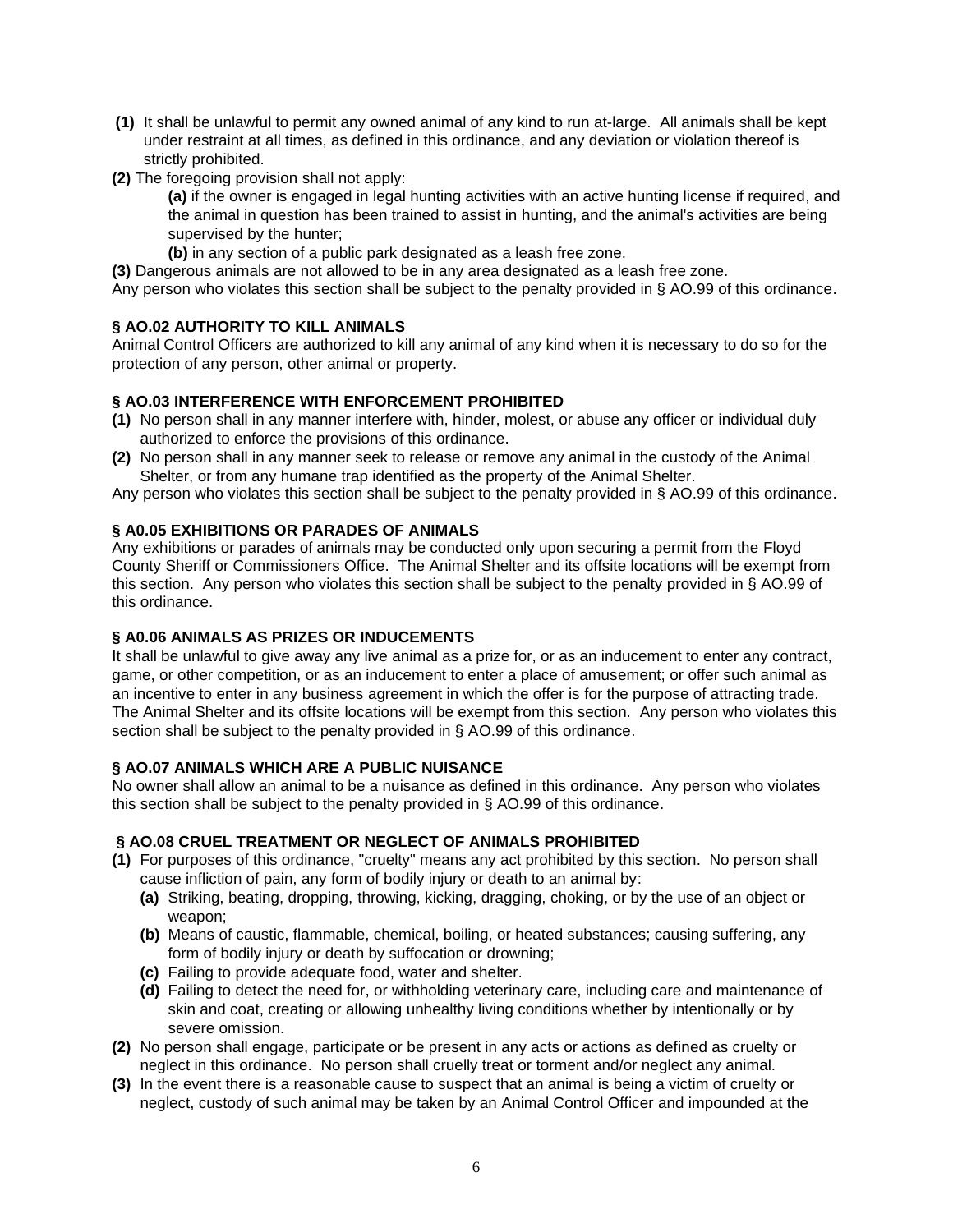Animal Shelter. If claimed by its owner within the time limit as defined in this ordinance, the animal may be held as evidence and confined in a humane manner. Any owner or caretaker shall be responsible for all fees as defined in this ordinance.

**(4)** For the purpose of this section, cruelty and/or neglect of an animal shall also be defined as a failure by a person to adhere to the remedies and requisites ordered by an Animal Control Officer to comply with the requirements and provisions of any sections of this ordinance.

Any person who violates this section shall be subject to the penalty provided in § AO.99 of this ordinance.

### **§ AO.09 ANIMAL FIGHTING AND; EXHIBITION FIGHTING PROHIBITED**

- **(1)** No person shall cause or permit any dogfight, cockfight or other combat between animals. In the event there is a reasonable cause to suspect that an animal is involved in a dogfight, cockfight or other combat, custody of such animal and all animals on the same property may be taken by an Animal Control Officer and impounded at the Animal Shelter. The animal may be held as evidence and confined in a humane manner.
- **(2)** No person shall own, possess, keep, train, exercise, breed or raise any dog or other carnivore, bird or animal with the intent that such dog or other carnivore, bird or animal be utilized, sold, given or leased for fighting and/or engaged in an exhibition of fighting. In the event that a person owns, possesses, keeps, trains, exercises, breeds or raises any dog or other carnivore, bird or animal and/or engages in an exhibition of fighting or selling, leasing or giving such animals for fighting, such person shall be liable for citation for violation of this ordinance.
- **(3)** No person shall be present at any dogfight, cockfight, animal fighting, or combat between animals. In the event that a person is present at a dogfight, cockfight, animal fighting or combat between animals, such person shall be liable for citation for violation of this ordinance.
- **(4)** Any person who is found present at a dogfight, cockfight, or combat between animals, and/or any person who is in possession of an animal that may be used in an animal fight, may be charged with intent to engage in an exhibition of fighting in violation of this ordinance. Any animal shall be seized and impounded as defined in this ordinance if found on the premises or in the immediate area of the dogfight, cockfight, or combat between animals
- **(5)** No person may own, possess, keep or utilize any animal fighting paraphernalia with the intent to train, condition and/or fight any animal.

Any person who violates this section shall be subject to the penalty provided in § AO.99 of this ordinance.

#### **§ AO.10 PROVISION OF NECESSITIES**

- **(1)** Any owner or caretaker shall provide his/her animal with a good and adequate amount of wholesome food to maintain a healthful level of nutrition. Any owner or caretaker shall provide and maintain a constant and reachable supply of fresh and clean water at all times for his/her animal.
- **(2)** All animals shall be provided with adequate shelter and protection from the weather at all times. It shall be the discretion of Animal Control Officers to determine what constitutes adequate shelter and protection from the weather. In addition to the shelter, a shaded area shall also be provided by means of other structures, trees, tarps or awnings. Insulating or appropriate bedding materials, such as straw or other materials that dry quickly shall be provided during inclement weather. Shelters must be cleaned and maintained regularly so as to promote proper health for the animals being kept. Equine and livestock animals may be exempt from requiring shelter.
- **(3)** Any owner or caretaker shall provide to his/her animal proper, humane, medical and veterinary care and treatments when sick, diseased, injured or for the purpose of preventing suffering.
- **(4)** Any owner or caretaker of an animal shall maintain an appropriate environment with clean and healthful living area for any animal being kept, which area shall be free of accumulated waste and debris so that the animal shall be free to walk or lie down without coming in contact with any such waste or debris. All living areas shall be constructed and maintained to promote drainage of rainwater to prevent the accumulation of mud and/or water.

Any person who violates this section shall be subject to the penalty provided in § AO.99 of this ordinance.

## **§ AO.11 RESTRAINT; RESTRAINT BY TETHER; AND COLLAR SPECIFICIATIONS**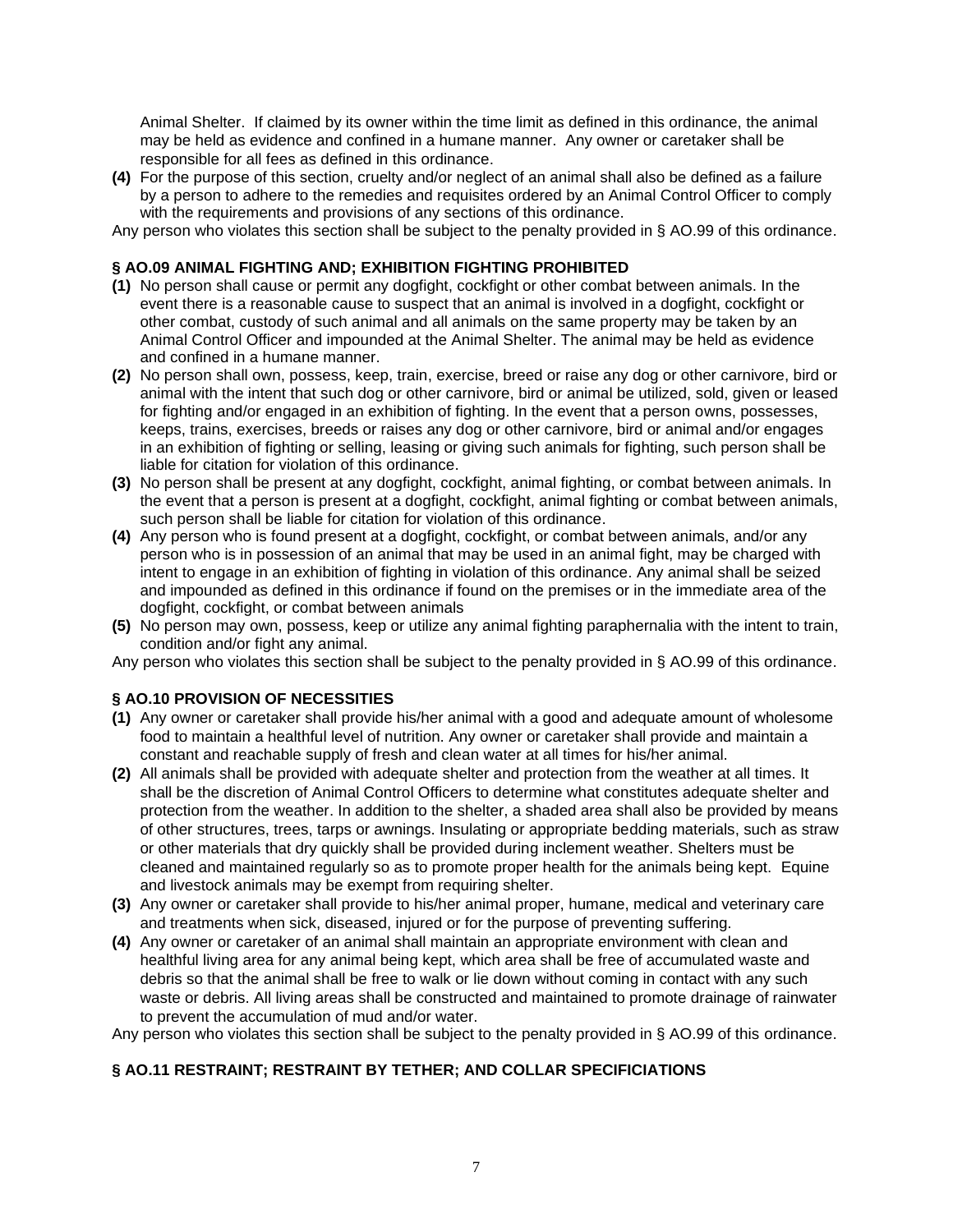- **(1)** Restraint shall mean, but not limited to, confined to the premises of the owner or, if off of the premises of the owner, confined by means of a lead, leash or pet carrier and under the control of a responsible person.
- **(2)** Any tethering system employed in place of an enclosure shall not allow the animal to leave the owner's property. The tether may not be made of a rope, twine, cord or similar material that can easily be cut or chewed through. Any tethering system shall not be acceptable for any animal declared dangerous.
- **(3)** Dogs may only be tethered using an overhead trolley, zip line or running line system, and must have access to shelter, shade and water. Cats are not allowed to be tethered.
- **(4)** Tethers must be attached to a properly fitting collar or harness worn by the animal. Tethers may not be wrapped around an animal's neck or body to replace a collar or harness. All tethering devices must have a swivel device on the anchor and collar or harness end to prevent tangling.
- **(5)** All collars and harnesses used for the purpose of tethering an animal must be made of nylon, leather or other durable and non-metallic material and be specifically designed for the restraint of animals. A chain, choke, pinch, prong collar or head halter shall not be utilized for tethering purposes. The use of properly fitted head halters shall not apply to equine and livestock.
- **(6)** All collars or harnesses must be checked regularly for proper fit to avoid causing injury or becoming embedded into the animal's body.
- **(7)** Tethers must be at least six (6) feet in length or at least three (3) times the length of the animal.
- **(8)** No tether shall weigh more than 1/8 of the animals' body weight.
- **(9)** No dog shall be tethered that has not been spayed or neutered.
- **(10)**No dog under six (6) months of age shall be tethered.
- **(11)**No person shall tether a dog to a fixed point, such as a building, shelter, tree, enclosure or other stationary object unless tethering is for a duration of no longer than fifteen minutes. A person may temporarily tether a dog to a fixed point to complete a temporary task, such as, but not limited to, vacuuming, mopping floors, moving furniture, so long as the person is located on the same physical property as the tethered dog.
- **(12)**If one (1) or more animals at a residence have required a response from an Animal Control Officer to untangle tethers more than two (2) times in a twelve (12) month period, it shall be a violation of this section and the animals may be impounded.
- **(13)**In addition to the requirements above, under this definition, *RESTRAINT FOR EQUINES, LIVESTOCK* **and POULTRY** shall mean as follows:

**(a)** All equine and livestock shall be confined by an enclosure in good repair or construction sufficient to prevent the animal from leaving the owner's property. Equine and livestock found on property, but not restrained by a tether or an enclosure in good repair or sufficient construction may be impounded at the owner's expense and the owner charged with a violation of this ordinance.

**(b)** All poultry should be kept in an enclosure of sufficient height and construction to prevent the animal from leaving the enclosure; and provide a safe environment from predators. Poultry may not be tethered. Poultry found on property, but not restrained by an enclosure may be impounded at the owner's expense and the owner charged with a violation of this ordinance, unless under the direct supervision of the owner to prevent poultry from leaving the owner's property. All poultry must be provided with access to shelter and a shaded area.

Any person who violates this section shall be subject to the penalty provided in § AO.99 of this ordinance.

## **§ AO.12 SEXUAL ACTS WITH ANIMALS**

No person shall engage or cause to allow any other person to engage in a sexual act with any animal. Any person who violates this section shall be subject to the penalty provided in § AO.99 of this ordinance.

## **§ AO.13 ABANDONMENT**

**(1)** No person shall abandon an owned animal. Abandonment consists of leaving an animal for a period in excess of twenty-four (24) hours, without providing and checking on the animal's condition, or failure to contact the Animal Shelter if a request to contact is left on the property where the animal is. No person shall leave an animal by a roadside or other area, or leave such animal on either public or private property, without the property owner's consent. In the event that an animal is found so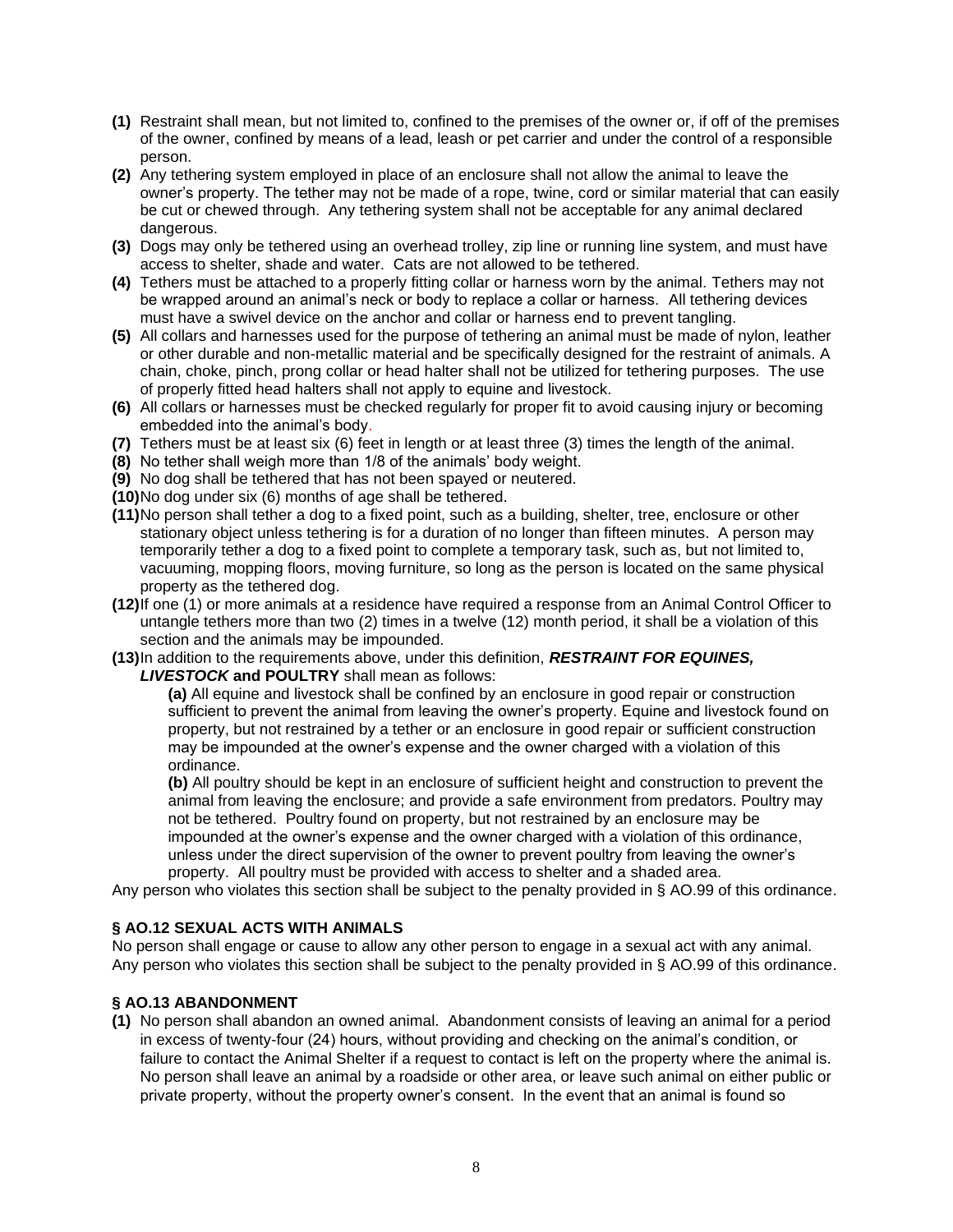abandoned, such animal may be taken by an Animal Control Officer and impounded at the Animal Shelter, and there confined in a humane manner. Such animal, if taken from private property, shall be kept for not less than the prescribed period in accordance with the procedures set forth in section AO.23. When a caretaker is mandated by the owner of such and the animal is so abandoned, the caretaker may be subject to a citation for violation of this section and all fees as defined in this ordinance.

**(2)** An Animal Control Officer is authorized to impound any animal if the Animal Control Officer deems that the condition of the animal requires immediate care or veterinary treatment and/or upon finding reasonable suspicion of abandonment and/or believe the animal needs to be removed for humane reasons. The Animal Control Officer is authorized to go on and about private property to investigate any abandonment to establish or not reasonable suspicion of abandonment.

Any person who violates this section shall be subject to the penalty provided in § AO.99 of this ordinance.

## **§ AO.14 KEEPING ANIMALS PLACES OF HABITATION CLEAN**

- **(1)** No person shall cause or allow any place where any domestic or exotic animal is, or may be, kept to become unclean or unwholesome, but shall keep the area clean, sanitary, and free from all refuse and rodents. Such area shall be cleaned at least once every forty-eight (48) hours. It shall be unlawful to permit any decaying food, excreta or any refuse of any kind to remain in such areas. Refuse from such areas shall, when swept or collected, be kept in containers until disposed of in accordance with the ordinances of the county.
- **(2)** It shall be unlawful for the owner or caretaker of an animal to permit or allow such animal to excrete feces on school grounds, parks or other public property, or on any private property other than that of the owner or person in charge or control of such animal without the permission of the owner of said property, or on any streets, sidewalk, or highways, unless the owner or person in control of such animal immediately removes all feces deposited by such animal and disposes of same in a sanitary manner. This section may not apply to persons accompanied by a service animal used for their assistance.

Any person who violates this section shall be subject to the penalty provided in § AO.99 of this ordinance.

## **§ AO.15 ANIMALS AFFLICTED WITH CONTAGIOUS DISEASE**

No domestic or exotic animal afflicted with a contagious or infectious disease shall be allowed to run atlarge, or be exposed in any public place within the county whereby the health of human or animal may be affected; nor shall such diseased animal be shipped or removed from the premises of the owner, except for the purposes of transporting directly to obtain veterinary assistance, or by the order of the Chief of the Police Department in the Civil City of New Albany, Indiana or the Sheriff within the unincorporated areas of Floyd County, Indiana, or an Animal Control Officer. Any person or entity who violates this section shall be subject to the penalty provided in § AO.99 of this chapter.

## **§ AO.16 RABIES QUARANTINE OF ANIMALS**

- **(1)** Any animal which has caused injury and/or death to a human by means of a bite and/or scratch shall be quarantined. The quarantine shall be consistent with the practices, rules and regulations of the Floyd County Health Department and the Indiana State Board of Animal Health.
- **(2)** Any owner or caretaker who fails to properly quarantine his/her animal is subject to citation for violation of this ordinance, and the animal may be impounded at the Animal Shelter or a licensed Animal Clinic or Animal Hospital for the reminder of its quarantine period. The owner or caretaker shall be responsible for all applicable fees as set forth in § AO.98 during the quarantine period if held at the Animal Shelter.
- **(3)** Any animal whose owner is unavailable or incapable of quarantining the animal is subject to the animal being taken by an Animal Control Officer and quarantined at the Animal Shelter or a licensed Animal Clinic or Animal Hospital for the quarantine period.
- **(4)** Any owner of an animal which must be quarantined may elect to board such animal at the Animal Shelter for the quarantine period, if space is available. Any owner of an animal which must be quarantined may elect to surrender such animal to the Animal Shelter. The owner shall be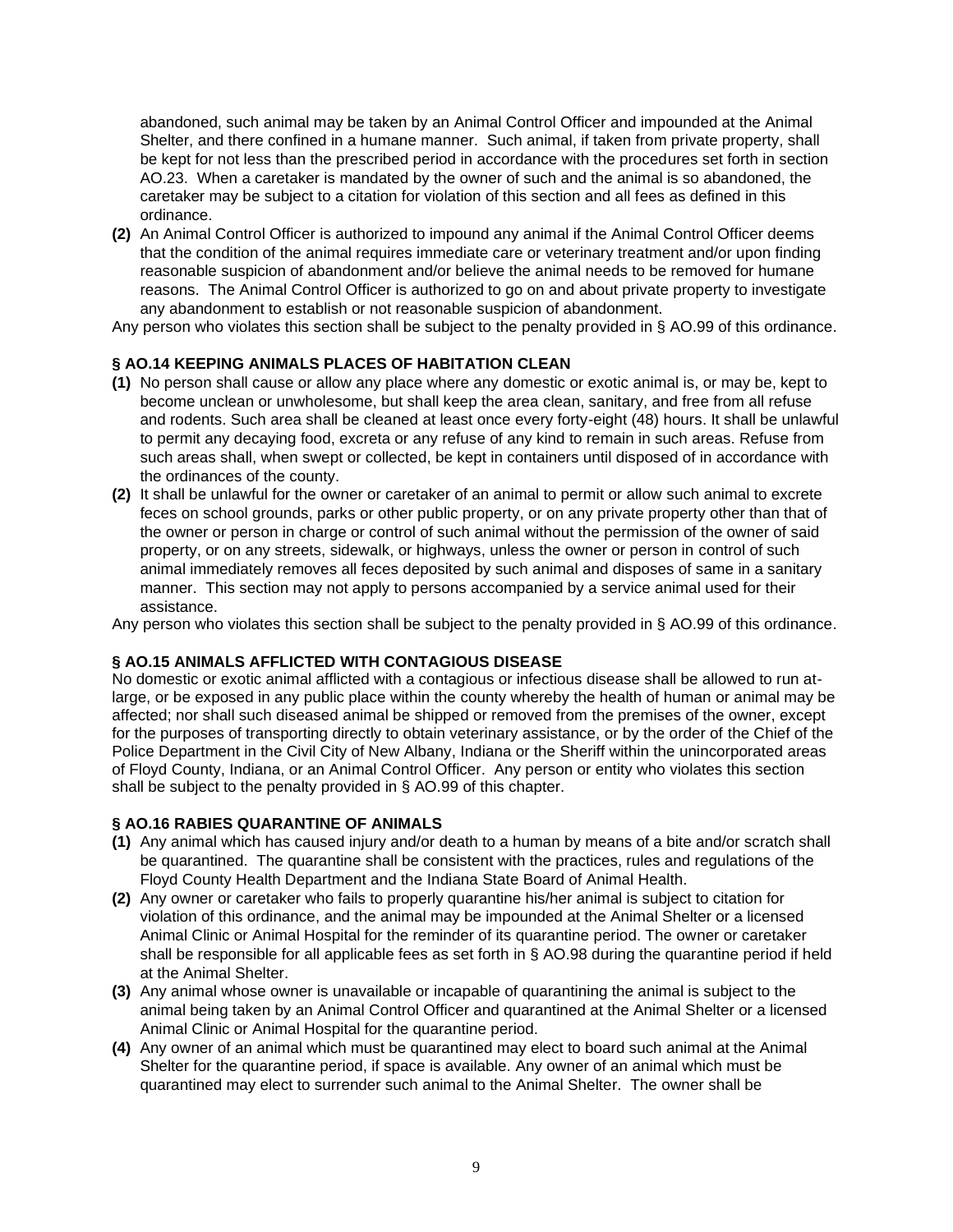responsible for all applicable fees as set forth in § AO.98 during the quarantine period if held at, or surrendered to, the Animal Shelter.

- **(5)** Any quarantined animal not reclaimed by an owner within twenty-four (24) hours of the expiration of the prescribed period of quarantine shall be humanely euthanized
- **(6)** Any human, bitten and/or scratched by an animal, or any physician or other medical professional or medical institution treating such an injury, shall report the bite and/or scratch to the Animal Shelter and/or the Floyd County Health Department within twenty-four (24) hours.
- **(7)** Any animal that cannot be vaccinated against rabies with an approved rabies vaccine, or any animal which has no established rabies quarantine observation period, which bites and/or scratches a human, is to be euthanized and its head shall be sent to the State Department of Heath for examination at the expense of its owner or harborer for examination for rabies.

Any person who violates this section shall be subject to the penalty provided in § AO.99 of this ordinance.

## **§ AO.17 ALLOWING ANIMAL TO REMAIN IN PARKED VEHICLE**

It shall be unlawful to leave an animal in a vehicle when the conditions in that vehicle would pose a health hazard to the animal. Animal Control Officers are authorized to seize such animal under these conditions. Damages incurred to such vehicles during the seizure of such animal shall be at the expense of the vehicle owner. Any person who violates this section shall be subject to the penalty provided in § AO.99 of this ordinance.

## **§ AO.18 SPAY/NEUTER PROGRAM ESTABLISHED AT ANIMAL SHELTER**

This ordinance adopts a spay/neuter program for the Animal Shelter on the following terms:

- **(1)** All persons wishing to adopt a dog or cat at the Animal Shelter must pay a spay/neuter fee with their adoption fees. All dogs and cats adopted from the Animal Shelter must be surgically altered unless a licensed veterinarian, in writing, states the animal is unfit for surgery.
- **(2)** The Animal Shelter shall deposit all monies collected from this spay/ neuter fee into the Non-Reverting Fund for the spay/neuter program with the City Controller, and thereafter shall process all claims to maintain the spay/neuter clinic at the Animal Shelter.

(Ord. G-95-209, passed 2-16-95)

## *ANIMAL REGISTRATION AND RABIES VACCINATION*

## **§ AO.20 CATS TO BE REGISTERED AND LICENSED**

- **(1)** Any person owning, harboring or having custody of a cat within the county must obtain a license within fifteen (15) days of obtaining the animal. Licenses, except for Lifetime Licenses, shall be valid for one (1) year from date of issue. Any person not eligible to obtain a license may not own a cat.
- **(2)** Applications for licenses shall be made to the Animal Shelter.
- **(3)** If the applicant withholds or falsifies any information on the application, no license shall be issued. Any licenses issued upon false or withheld information shall be null and void.
- **(4)** Application shall include species, breed, gender, name of the animal, whether the animal has been altered, a current rabies certificate, if required, issued by a licensed veterinarian, and the name, telephone number and address of the owner.
- **(5)** It shall be within the discretion of the Animal Shelter whether to issue a license if there have been three (3) or more violations of this ordinance within twelve (12) month's time.
- **(6)** Upon issuance of the license and payment of all fees, the Animal Shelter shall issue to the applicant a durable tag stamped with an identification number. The Animal Shelter shall maintain a record of the identifying number of all tags issued.
- **(7)** The Animal Shelter shall charge fees for animal licenses and certain other charges pursuant to §AO.98. The Animal Shelter shall deposit all monies collected from this section into the Non-Reverting Fund for the Animal Control Runs Fund with the City Controller. The fees shall be collected by the Animal Shelter, or by its fiscal agent.
- **(8)** The license fee may be waived for certified service animals and governmental police dogs. These shall still be registered with the Animal Shelter and must obtain a license as any other.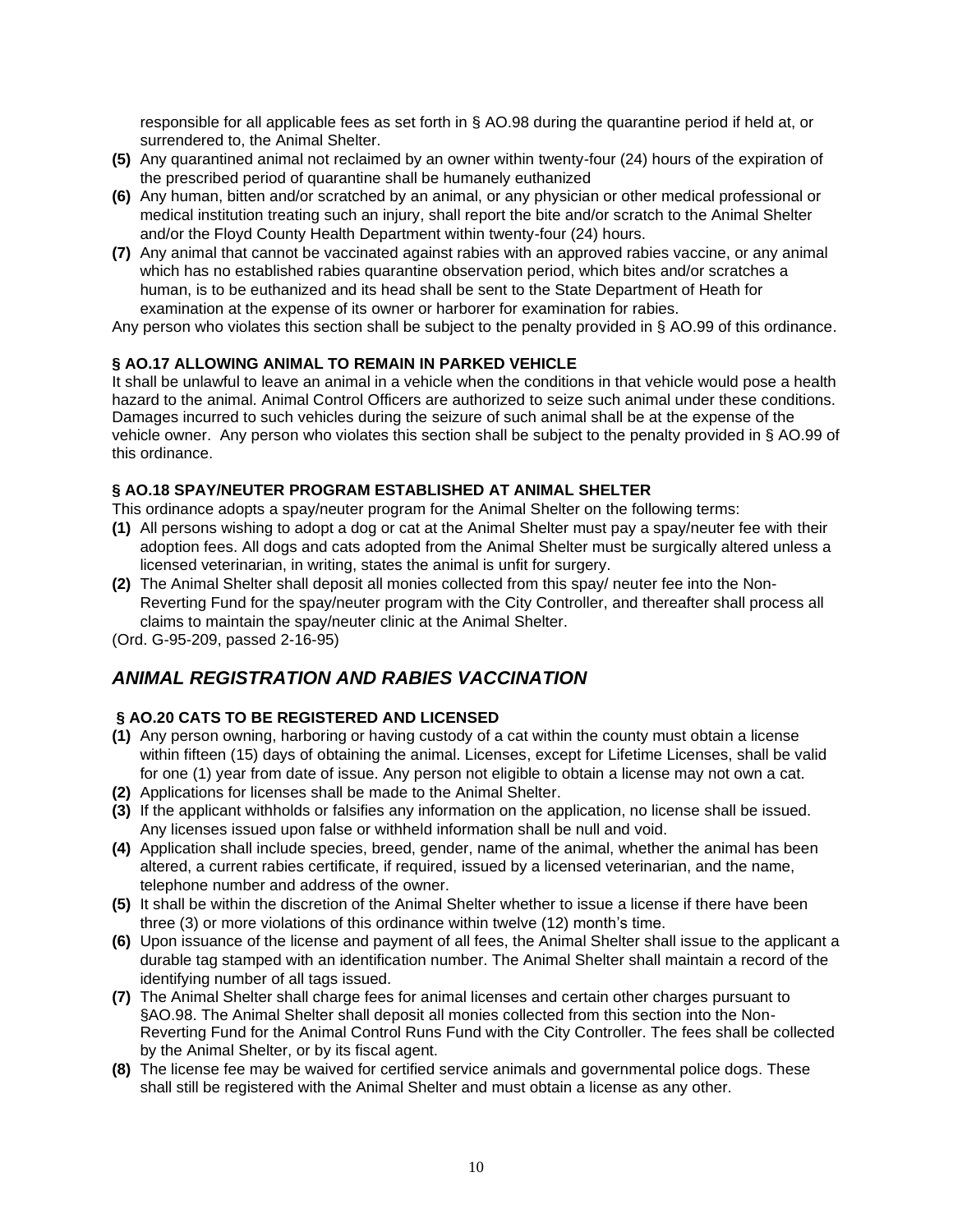**(9)** The owner of any animal deemed by a veterinarian to be unfit to undergo a spaying or neutering operation shall be, upon presentation of written certification to that effect by a licensed veterinarian, charged the fee for an altered animal.

**(10)** No person shall use a license for any animal other than the animal for which it was issued.

Any person who violates this section shall be subject to the penalty provided in § AO.99 of this ordinance. **§ AO.21 EXOTIC ANIMALS TO BE REGISTERED**

All exotic animals as defined in this ordinance shall be registered with the Animal Shelter. Registration shall include the name, address and phone number of the owner, and a description of the animal to aid Animal Control Officers in finding the owners of any animal running at-large or during an emergency. Any fee for registration may be waived by the Animal Shelter. Any person who violates this section shall be subject to the penalty provided in § AO.99 of this ordinance.

## **§ AO.22 DOGS, CATS AND FERRETS OVER THREE (3) MONTHS TO BE INOCULATED**

It shall be unlawful to own, possess, keep or harbor any dog, cat or ferret over the age of three (3) months within the county, unless that animal has been inoculated against rabies by a licensed veterinarian and the inoculation period has not expired. Any person who violates this section shall be subject to the penalty provided in § AO.99 of this ordinance.

## *IMPOUNDMENT*

## **§ AO.23 IMPOUNDMENT AUTHORIZIED**

- **(1)** Any animal which is found by an Animal Control Officer to be in violation of this ordinance may be impounded and confined in a humane manner until reclaimed by its owner or otherwise disposed of in accordance with this ordinance.
- **(2)** Impounded animals, except those suffering from an injury or physical condition which causes the animal to suffer, shall be kept and maintained by the Animal Shelter for the following state periods:
	- **(a)** Impounded Animals: 3 days, not including Saturdays, Sundays and holidays recognized by the Floyd County Commissioners.
	- **(b)** Quarantined Animals: 10 days from the day the bite and/or scratch occurs.
- **(3)** Animal Control Officers are authorized to go on or about private property to seize an animal. If an animal is seized, the Animal Control Officer shall issue a written notice of seizure and leave it with the owner or affix it to the premises from which the animal was seized.
- **(4)** Impounded domestic pets, other than feral cats, shall be kept three (3) business days, unless reclaimed by their owner. If the owner can be identified by means of a license tag, collar ID, microchip, rabies tag or other means physically attached to or upon the body of the animal, the impounding agency shall notify the owner of the impoundment of the animal, and the animal will be held for five (5) days, not including Saturdays, Sundays and holidays recognized by the Floyd County Commissioners, unless reclaimed by the owner. Animals not reclaimed by their owners within the established time periods and those not placed in suitable new homes after such time, may be humanely euthanized. However, if an impounded animal has an injury or physical or medical condition, which causes the animal or other domestic animals to suffer, the Animal Shelter may immediately humanely euthanize the animal. For the purposes of this ordinance, the impoundment term shall commence on the date of delivery of the animal to the place of impoundment and not the date of notification of the owner. An owner desiring to reclaim an impounded animal shall comply with and pay such fees as provided by the terms and provisions of this ordinance. If an animal has been impounded because of a violation to this ordinance, the Animal Shelter may refuse to release the animal to its owner until the owner gives reasonable assurances that the conditions have been corrected or a court order is given requiring the Animal Shelter to relinquish the animal back to the owner. These assurances may be verified by an Animal Control Officer before releasing the animal back to the owner. If an animal has been impounded for any violation of this ordinance and such animal was adopted from the Animal Shelter or one of its offsite locations, the Animal Shelter may refuse to release such animal to the owner.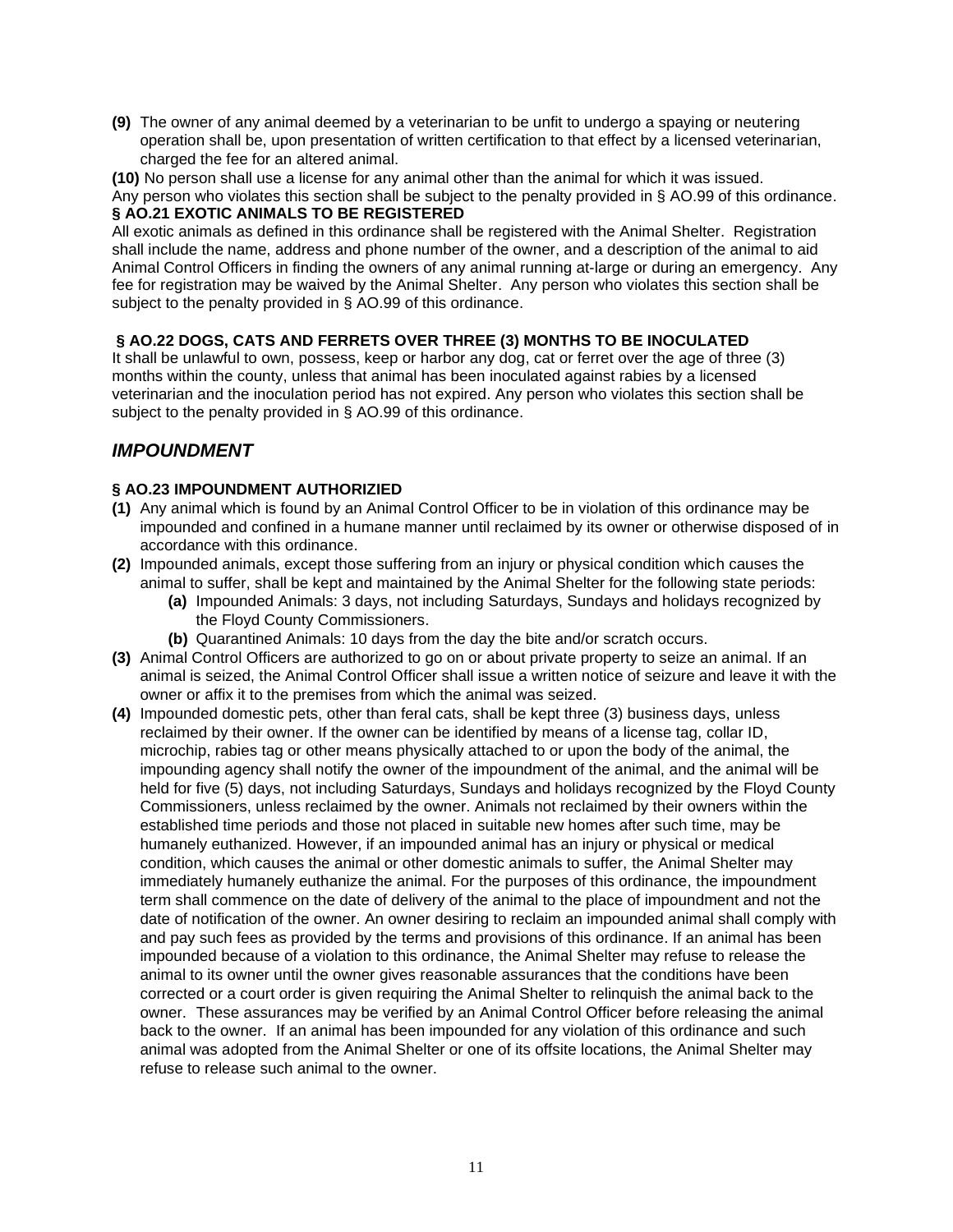**(5)** Animals not reclaimed by their owners within the applicable time period, may thereafter be placed in suitable homes, or may be humanely euthanized. Unclaimed animals that have been placed under rabies quarantine shall be humanely euthanized.

## **§ AO.24 REMOVAL OF ANIMAL IN IMMEDIATE DANGER**

Any animal observed by an Animal Control Officer to be in immediate danger may be removed from such situation by the quickest and most reasonable means available.

#### **§ AO.25 ANIMAL SHELTER TO RECORD DATA ON IMPOUNDED ANIMALS**

Immediately after impounding any animal, the Animal Control Officer shall enter upon the records of the Animal Shelter the date of impoundment, a description of the animal impounded, and the location where the animal was impounded. A list of impounded animals shall be kept at the Animal Shelter.

#### **§ AO.26 IMPOUNDING FEE; BOND**

- **(1)** The Animal Shelter shall charge impounding fees, boarding charges and certain other fees pursuant to § AO.98. The fees shall be collected by the Shelter, or by its fiscal agent.
- **(2)** The owner of an animal that has been impounded under this ordinance and charged with a violation of this ordinance, may prevent disposition of the animal by the Animal Shelter caring for the animal by posting, not later than three (3) days after the animal has been impounded, a bond with the Animal Shelter in an amount sufficient to provide for the animal's care and keeping for at least thirty (30) days, beginning from the date the animal was impounded. The owner may renew a bond by posting a new bond, in an amount sufficient to provide for the animal's care and keeping for at least an additional thirty (30) days, not later than five (5) days after the expiration of the period for which a previous bond was posted. If a bond expires and is not renewed, the Animal Shelter may determine disposition of the animal. If the owner of an animal impounded under this section is found guilty or signs an agreement with conditions of an offense under this ordinance, the owner shall forfeit the bond to the Animal Shelter to reimburse the Animal Shelter for the expense of the animal's care and keeping. If the owner has paid a bond under this ordinance, the Animal Shelter may still euthanize an animal if a veterinarian determines that an animal is suffering extreme pain.
- **(3)** If the owner requests, the court or the Animal Control Authority, having jurisdiction of charges filed under this ordinance or IC 15-5-12 shall hold a hearing to determine whether probable cause exists to believe that a violation of this ordinance or IC 15-5-12 has occurred. If the court determines that probable cause does not exist, the court may order the animal returned to its owner, and the return of any bond posted by its owner.

## **§ AO.27 REDEMPTION OF IMPOUNDED ANIMAL**

- **(1)** The owner of an animal may redeem the animal by paying all the costs and fines assessed that have accrued up to the time of making the redemption, plus the license fee for the animal, if required. Any animal not claimed by an owner, in accordance with the time periods described in this ordinance, shall become the property of the Animal Shelter and may be disposed of in any manner as is in accordance with this ordinance.
- **(2)** An application for redemption must be filed by the owner, if at all prior to the expiration of the impoundment term. If the owner cannot be identified, the Animal Shelter may request reasonable proof of ownership as a condition for the release of the animal. For purposes of this section, proof of ownership may include bills of sale; photos depicting the animal and the owner, vet records with owners name and/or similar evidence. In the event of the existence of a controversy pertaining to the ownership or right of possession of an impounded animal, the Animal Shelter may refuse redemption except upon the order of a court of competent jurisdiction.
- **(3)** Any animal impounded may be released only upon the application for redemption and after being fitted with a microchip, to facilitate future identification of the animal and owner. Any animal impounded two (2) times within a twelve (12) month period, such animal may be released only upon application for redemption and conditioned upon the spaying or neutering of the animal. The cost of either such procedures shall be paid by the owner of the animal. The Animal Shelter may release any animal at their discretion without an application for a microchip or spaying or neutering.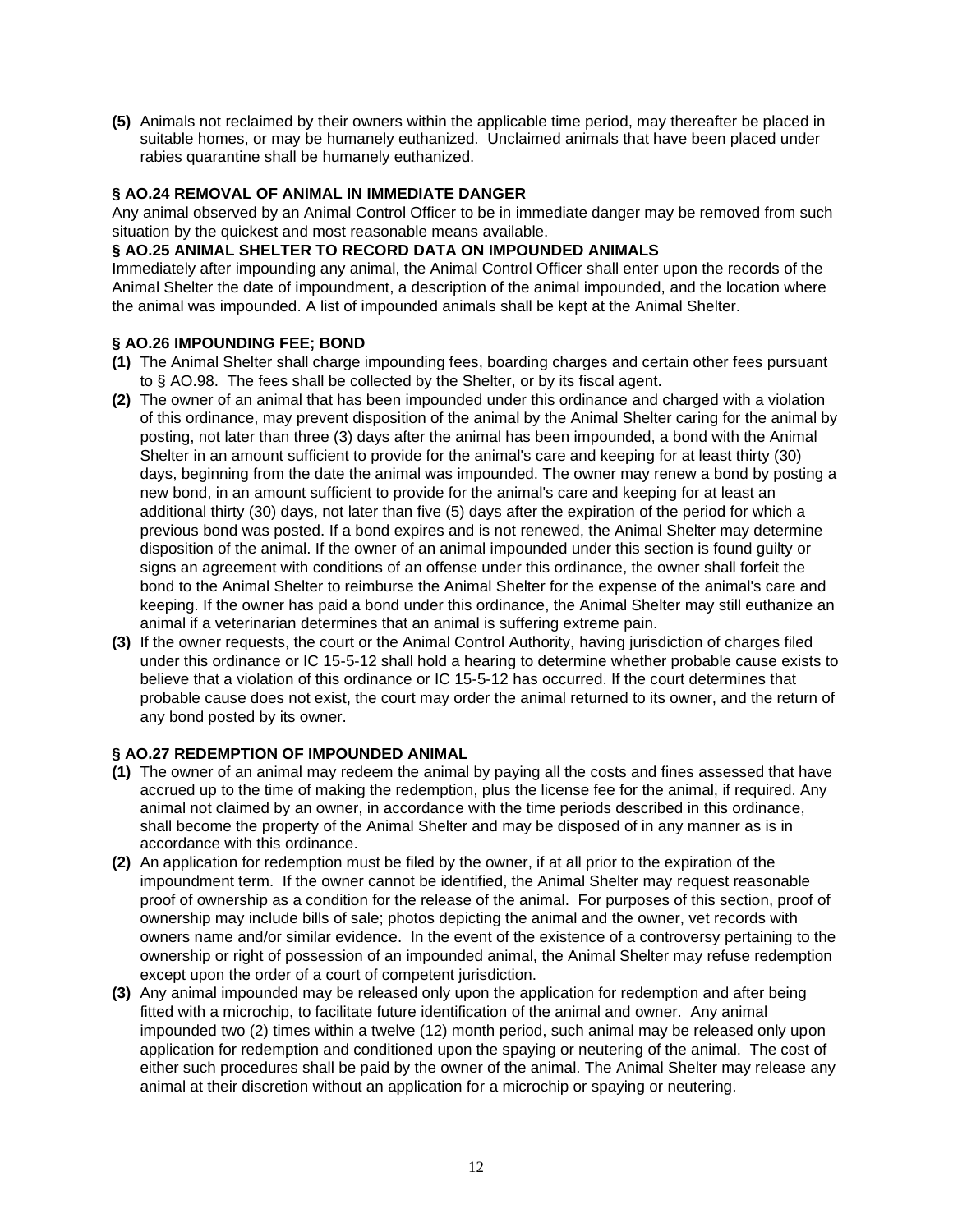**(4)** Any animal deemed to be suffering with extreme pain due to possible injury or apparent disease may be humanely euthanized before the holding period has expired. *Statutory reference: Prohibited methods of destruction, see IC 15-5-17-1*

## **§ AO.28 EUTHANASIA AND DISPOSAL OF PRIVATELY OWNED ANIMALS**

The Animal Shelter shall have the ability to charge the owner of any animal certain fees to euthanize and dispose of said animal, in accordance with § AO.98 of this chapter.

## *DANGEROUS ANIMALS*

## **§ AO.35 DANGEROUS ANIMALS**

For the purpose of this ordinance, the following definitions shall apply unless the context clearly indicates or requires a different meaning.

## *DANGEROUS ANIMAL*

- **(1)** Any animal which constitutes a physical threat to human beings or other domestic animals by virtue of a known propensity to endanger life by unprovoked assault or bite or scratch so as to cause serious bodily harm; or
- **(2)** Any animal that approaches a human being or other domestic animal upon the streets, sidewalks, or any public grounds in a vicious or terrorizing manner or an attitude of aggression when unprovoked, or;
- **(3)** Any animal with a known propensity, tendency or disposition to attack unprovoked, to cause injury to or otherwise endanger the safety of a human being or other domestic animal; or
- **(4)** Any animal which bites, inflicts injury to or otherwise attacks a human being or other domestic animal without provocation on public or private property; or
- **(5)** Any animal which scratches, inflicts injury, assaults or otherwise attacks a human being or other domestic animal without provocation on public or private property; or
- **(6)** Any animal which behaves in such a manner that the owner therefore knows or should reasonably know that the animal possesses a tendency to attack, bite or scratch a human being or other domestic animal; or
- **(7)** Any animal certified by a licensed or certified aggression dog trainer, evaluator or behaviorist after observation thereof, as posing a danger to a human being or other domestic animal if not kept in a manner required by this ordinance upon the basis of behavioral probability; or
- **(8)** Any animal that cannot be vaccinated against rabies with an approved rabies vaccine, and any animal which has no established rabies quarantine observation period.
- **(9)** Exceptions. An animal may not be deemed dangerous solely because;
	- **(a)** It bites, scratches, attacks or menaces,
		- **(1)** Anyone assaulting its owner. This shall not include any law enforcement officer attempting to subdue or affect the arrest or detain of a suspect;

**(2)** It has attacked or attempted to attack any person or animal that has tormented or abused it.

**(b)** It is otherwise acting in defense of any attack from a person or other animal upon its owner or any other person;

**(c)** It is defending its offspring and on its owners property;

**(d)** Anyone entering the owner's property to commit robbery, burglary, assault or other crime or entering a secured building without permission. Simple trespassing by a person onto private property may not be considered provocation for any attack.

**(e)** It is severely injured or incapacitated.

**(f)** Any animals which are employed by a law enforcement department in the State of Indiana or any animal which has been certified either nationally or by the State of Indiana for use in law enforcement work providing the animal is owned and in the possession of the handler and/or for whom the certification was meant.

Any person who violates this section shall be subject to the penalty provided in § AO.99 of this ordinance.

## *ENCLOSURES / RESTRANT FOR DANGEROUS ANIMAL*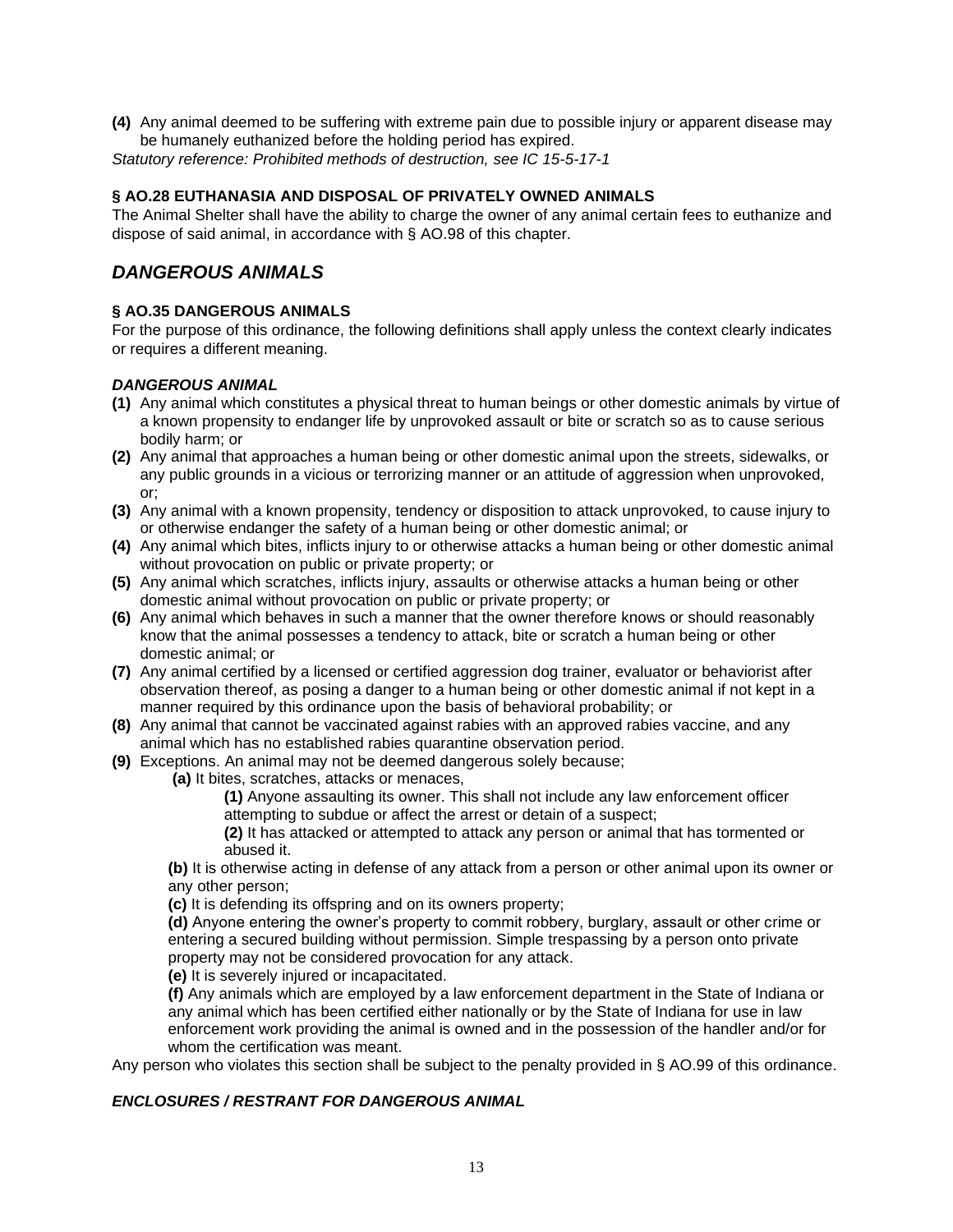**(1)** Enclosures for dangerous animals shall be a covered fence or fabricated structure at least six (6) feet in height, installed beneath ground level or in concrete or pavement to prevent digging under it, and with a gravel or concrete floor, sufficient size to allow the animal to stand, sit, and turn around in a natural position, and which allows for adequate exercise for the size/breed being kept. Enclosures shall be designed to prevent the entry of children or unauthorized persons. Such enclosures shall be securely locked with a combination or key lock which has been designed to prevent accidental or malicious opening of the enclosure. The enclosure must contain proper shelter, a shaded area and be properly ventilated. The owners residence, other existing residence or storage building are not appropriate enclosures for a dangerous animal, unless approved by an Animal Control Officer. Any structure may be subject to approval by the Floyd County Building Department and it is the responsibility of the owner to comply with building codes if required.

**(2)** Restraint for a dangerous animal shall be:

**(a)** On the premises of the owner and confined in a secure enclosure as previously defined, or; **(b)** If off the premises of the owner, the animal must be accompanied by the owner, securely muzzled and restrained with a leather, or nylon lead or leash having the tensile strength to restrain the animal and not to exceed six (6) feet in length. The lead or leash must be under the control of a person over the age of eighteen (18) years of age and physically able to restrain the animal. The muzzle shall be made in such a manner that will not cause injury to the animal or interfere with the animal's vision or respiration, but shall prevent the animal from biting any human being or other animal.

Any person who violates this section shall be subject to the penalty provided in § AO.99 of this ordinance.

## **§ AO.36 DUTY OF OWNERS OF DANGEROUS ANIMALS**

- **(1)** It shall be the duty of every owner of a dangerous animal to exercise reasonable care and to take all necessary steps and precautions to protect other people, property, and animals from injuries or damage which might result from the animal's behavior, regardless of whether such behavior is motivated by mischievousness, playfulness, or ferocity.
- **(2)** It shall be the duty of every owner of an animal that resides on rental property to notify the property owner if that animal has been declared dangerous
- **(3)** It shall be the duty of every owner of a dangerous animal to ensure that the animal is kept under control and that reasonable care and precautions are taken to prevent the animal from leaving, while unattended, the real property limits of its owner, possessor or custodian and that:

**(a)** It is securely and humanely enclosed within an enclosure as described in this ordinance, out of which it cannot climb, dig, jump or otherwise escape on its own; and such enclosure must be securely locked at anytime the animal is left unattended; or

**(b)** In the event the animal is outside of its dwelling unit and enclosure, the animal shall be securely muzzled and restrained with a lead or leash and shall be under the direct control of its owner.

**(c)** Any animal, placed under the Dangerous Animal section of this ordinance, is to be spayed or neutered at the expense of the owner.

**(d)** Any animal, placed under the Dangerous Animal section of this ordinance, is to be microchipped at the expense of the owner.

**(e)** Any animal declared a dangerous animal shall purchase and maintain a current license for a dangerous animal, if required.

**(f)** The owner of a dangerous animal shall display a sign on his/her property or premises warning that there is a dangerous animal on the premises. The sign shall be visible and capable of being read from a public right of way

**(g)** The owner shall immediately notify the Animal Shelter or the Floyd County Sheriff if a dangerous animal is loose, and/or has attacked another animal or a human being, or has died. **(h)** The animal may be impounded to make whatever inquiry is deemed necessary to ensure compliance with the provisions of this ordinance, and any Animal Control Officer is hereby empowered to seize and impound any dangerous animal whose owner fails to comply with the provisions hereof, subject to the right of such owner to contest the seizure or impoundment, as provided in this ordinance, in Floyd County Court. The animal will be retained by the Animal Shelter during the pendency of any such proceeding if the owner posts a bond pursuant to section § AO.26 of this ordinance, and the Animal Shelter shall have the power to dispose of any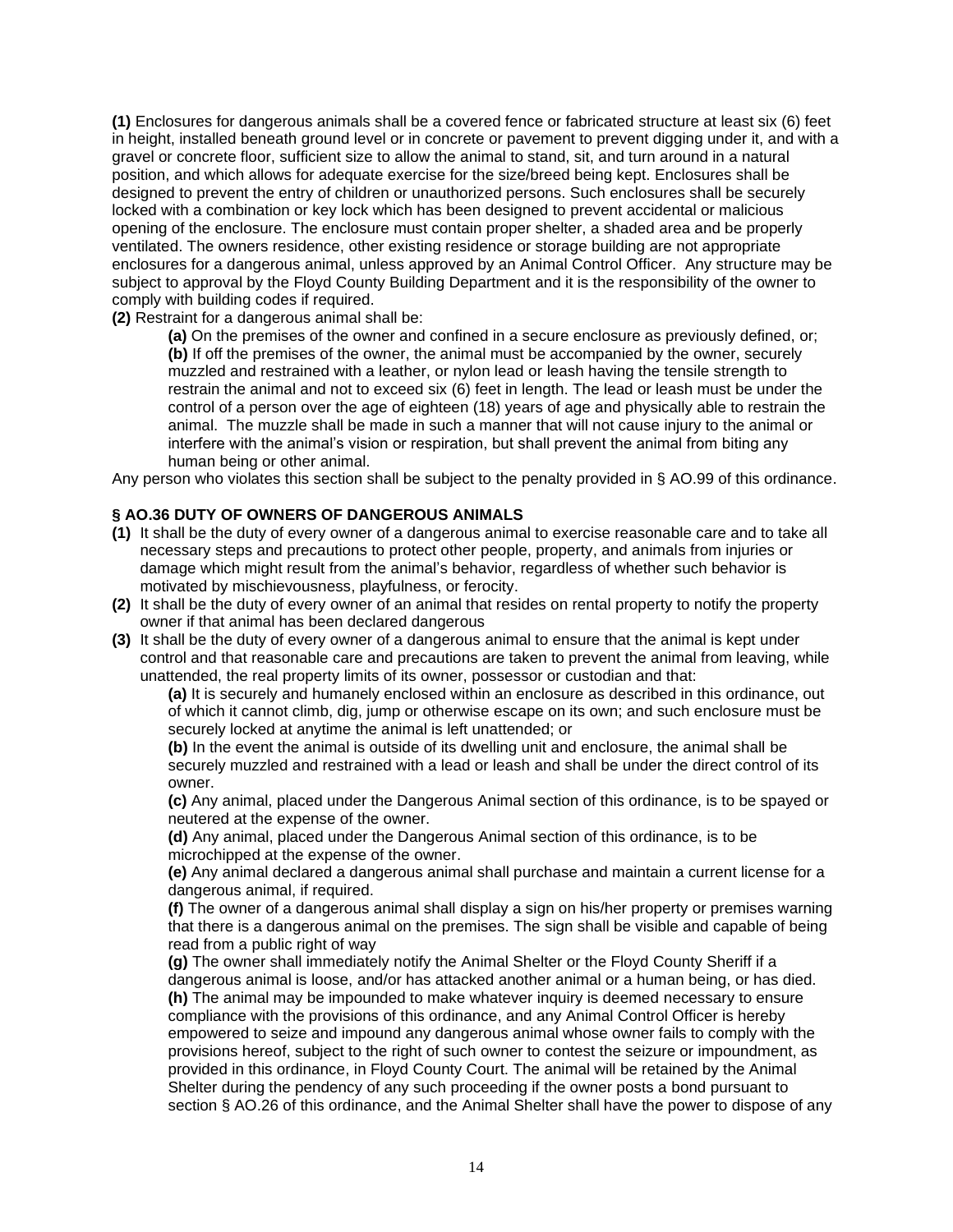such animal prior to the termination of any court proceedings if no bond is posted or the bond is allowed to lapse, in accordance with that section of this ordinance.

**(i)** In the event that any animal previously placed under the Dangerous Animal section of this ordinance is found running at-large or in violation of this ordinance, the animal will be impounded by an Animal Control Officer and euthanized.

**(j)** Any owner of an animal declared a dangerous animal shall not sell, transfer, give away or use other form of disposition of the animal other than surrender the animal to the Animal Shelter. **(k)** Any owner of an animal declared as dangerous shall request authorization from the Animal Shelter to change the location of the animal. The new location, if authorized, shall comply with the requirements of this ordinance.

**(l)** In the event that the owner of the animal refuses to surrender the animal to an Animal Control Officer, the Animal Control Officer may request a warrant to seize the animal upon execution of the warrant.

Any person who violates this section shall be subject to the penalty provided in § AO.99 of this ordinance.

## *ENFORCEMENT*

## **§ AO.38 ENFORCEMENT**

- **(1)** It shall be lawful for any Animal Control Officer to canvass any dwelling unit, business, organization and institution for the purpose of ascertaining compliance with any section of this ordinance and/or any state law pertaining to animals.
- **(2)** It shall be lawful for any Animal Control Officer to go upon private property to inspect the condition of any animal or investigate any violation of this ordinance and/or any state law pertaining to animals.
- **(3)** It shall be lawful for any Animal Control Officer to inspect any dwelling unit, business, organization and institution with the consent of any owner or occupant, or by administrative or criminal search warrant, for the purpose of an investigation of any violation of this ordinance and/or state law pertaining to animals.
- **(4)** It shall be lawful for any Animal Control Officer to go onto private property to seize any animal; pursuant to the sections of this ordinance; or with an order of a court of competent jurisdiction in this state, or for any violation of this ordinance and/or state law pertaining to animals that causes an Animal Control Officer to believe that the situation endangers the health or well-being or is a life threatening condition for such animal or such animal needs to be removed for humane reasons and/or required immediate care or veterinary treatment or such animal poses a threat to public health or safety.
- **(5)** It shall be lawful for any animal that is found by an Animal Control Officer to be running at-large, public nuisance, inhumanely or cruelly treated, neglected, has bitten/scratched another animal or human being, is being kept in conditions which violate this ordinance or is posing imminent, serious threat to human beings or other domestic animals, may be impounded at the Animal Shelter or any other place appropriate for the holding of animals in a humane manner until released to the owner. The Animal Shelter may refuse to release any animal to its owner until the owner comes into compliance with this ordinance.
- **(6)** In addition to impoundment under this section, the owner may face penalties pursuant to **§** AO.99 of this chapter.

## **§ AO.39 POWERS OF ANIMAL CONTROL OFFICERS**

- **(1)** Animal Control Officers have the power to issue citations to people accused of violating this ordinance in accordance with its provisions regarding enforcement procedures.
- **(2)** Animal Control Officers have the power to enforce any state laws or regulations regarding the use of animals in agriculture, cruelty to animals, or animal disease prevention and care. Any violation of state law must be referred to the office of the Floyd County Prosecutor.

## **§ AO.40 CUSTODIAL LIABILITY**

In the event that the owner of any domestic or exotic animal is a minor, the custodian, parent or guardian legally responsible for such minor shall be liable for all violations of this ordinance.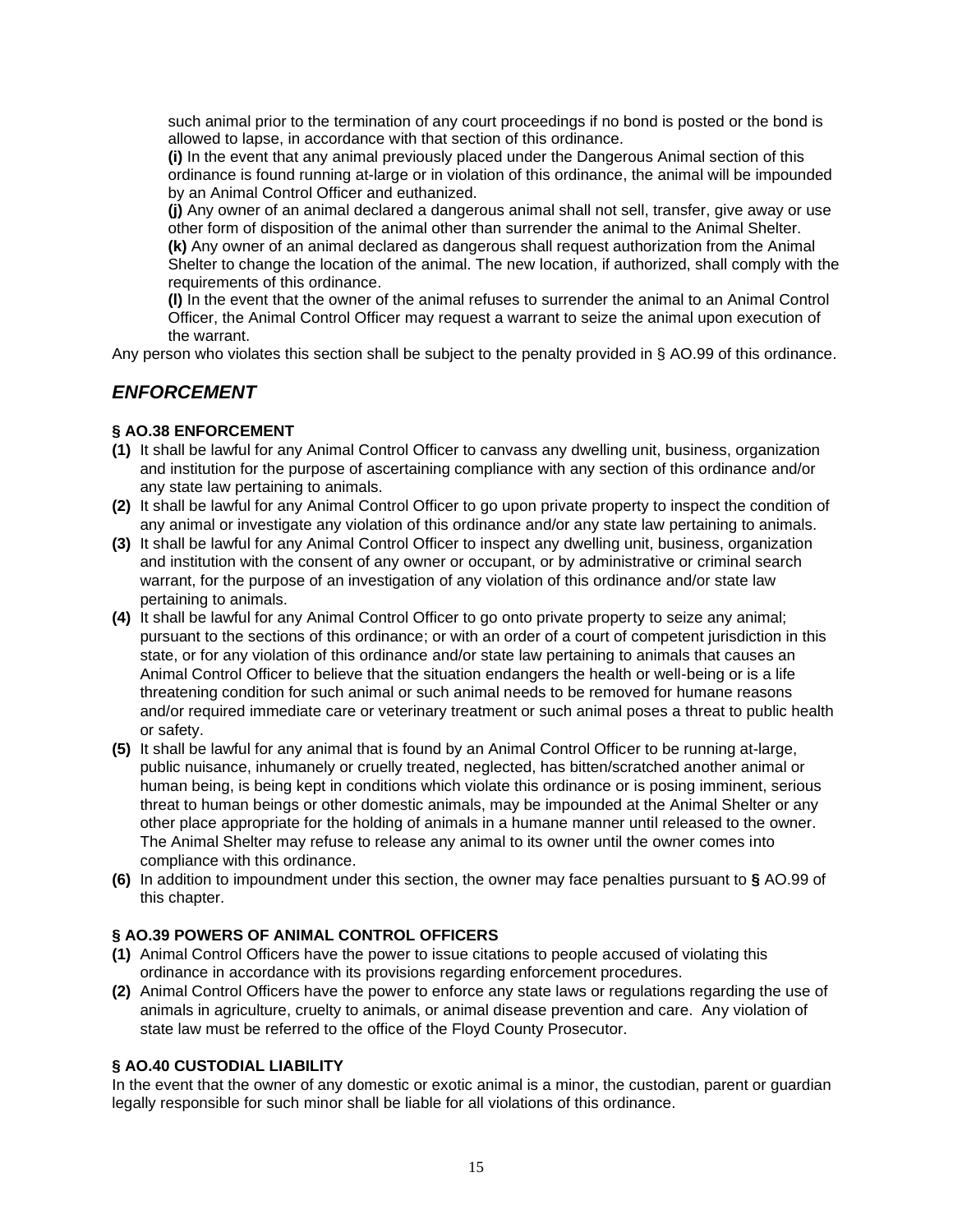## **§ AO.41 DESTRUCTION OF IMPOUNDED ANIMALS**

- **(1)** No animal shall be destroyed within three (3) days of being impounded unless necessary to prevent or stop an attack upon a person or another animal, or for humane reasons related to sickness or injury of the animal, or as otherwise provided by law.
- **(2)** An impounded animal shall not be destroyed pending an owner's appeal of a Court Order of Destruction. The Animal Control Officer shall have the burden of proving that the animal should be destroyed pursuant to this ordinance.

## **§ AO.42 POWERS OF THE ANIMAL CONTROL AUTHORITY**

The Animal Control Authority was established by an Inter-local Cooperation Agreement between Floyd County and the City of New Albany on 20th of May 1999 pursuant to the provisions of I. C. 36-1-7 et seq. and all the terms and conditions contained therein are affirmed and incorporated by reference herein:

- **(1)** The Animal Control Authority may uphold or reverse a decision made by an Animal Control Officer declaring that an animal is a public nuisance or dangerous animal as defined by this ordinance.
	- **(a)** If such a decision is upheld the Animal Control Authority may place the owner of the animal on probation for a period of time determined by the Animal Control Authority, which is deemed in the best interest of the animal and the community.
	- **(b)** The Animal Control Authority may place restrictions on the owner during the period of probation that are deemed in the best interest of the animal and the community.
- **(2)** Any and all appeals for permits or revocation of permits within this ordinance shall come before the Animal Control Authority for hearing.
- **(3)** These hearings shall be recorded. Transcripts of these hearings may be made at the expense of any person seeking review of the hearings.
- **(4)** Appeals from the determinations of the Animal Control Authority may be sent to the court of appropriate jurisdiction in accordance with, and subject to the procedures and deadlines set out in, the provisions of the Indiana Administrative Code regarding administrative appeals

## **§ AO.43 MEETINGS WITH ANIMAL CONTROL AUTHORITY**

- **(1)** The Animal Control Authority may, at its sole discretion, meet with any person suspected of violating this ordinance for the purpose of informal negotiations to determine any penalties or establish a plan to remedy violations. People accused of violating this ordinance may also request a conference with the Animal Control Authority to resolve any claim of violation. These negotiations shall be conducted informally, for the purpose of peaceful resolution of claimed violations of the ordinance.
- **(2)** Meetings conducted under this section shall be entitled to the evidentiary privileges afforded to settlement negotiations under Indiana law.
- **(3)** Unless an agreement is arrived at, no representations made by any party shall continue to bind that party should any official or judicial proceeding be undertaken to enforce this ordinance.
- **(4)** Allegations of violations of state law must be referred to the Floyd County Prosecutor.

## **§ AO.44 RESOLUTION AND SETTLEMENTS**

- **(1)** The Animal Control Authority and the accused person may enter into a settlement agreement regarding the matters alleged in the report of the Animal Control Officer. Such a settlement agreement may provide for:
	- **(a)** Remedial actions to be undertaken by the accused; and/or
	- **(b)** A time table by which such remedial actions must be performed; and/or
	- **(c)** The waiver of fines, penalties, and other sanctions available under this ordinance.
- **(2)** A settlement agreement entered into under this section must be reduced to writing and signed by the person claimed to have violated the ordinance or his or her representative, parent, or legal guardian; and the Animal Control Authority or its representative.
- **(3)** A settlement entered into under this section is binding upon all the parties and their heirs, successors, and assigns.

## **§ AO.45 JUDICIAL ENFORCEMENT**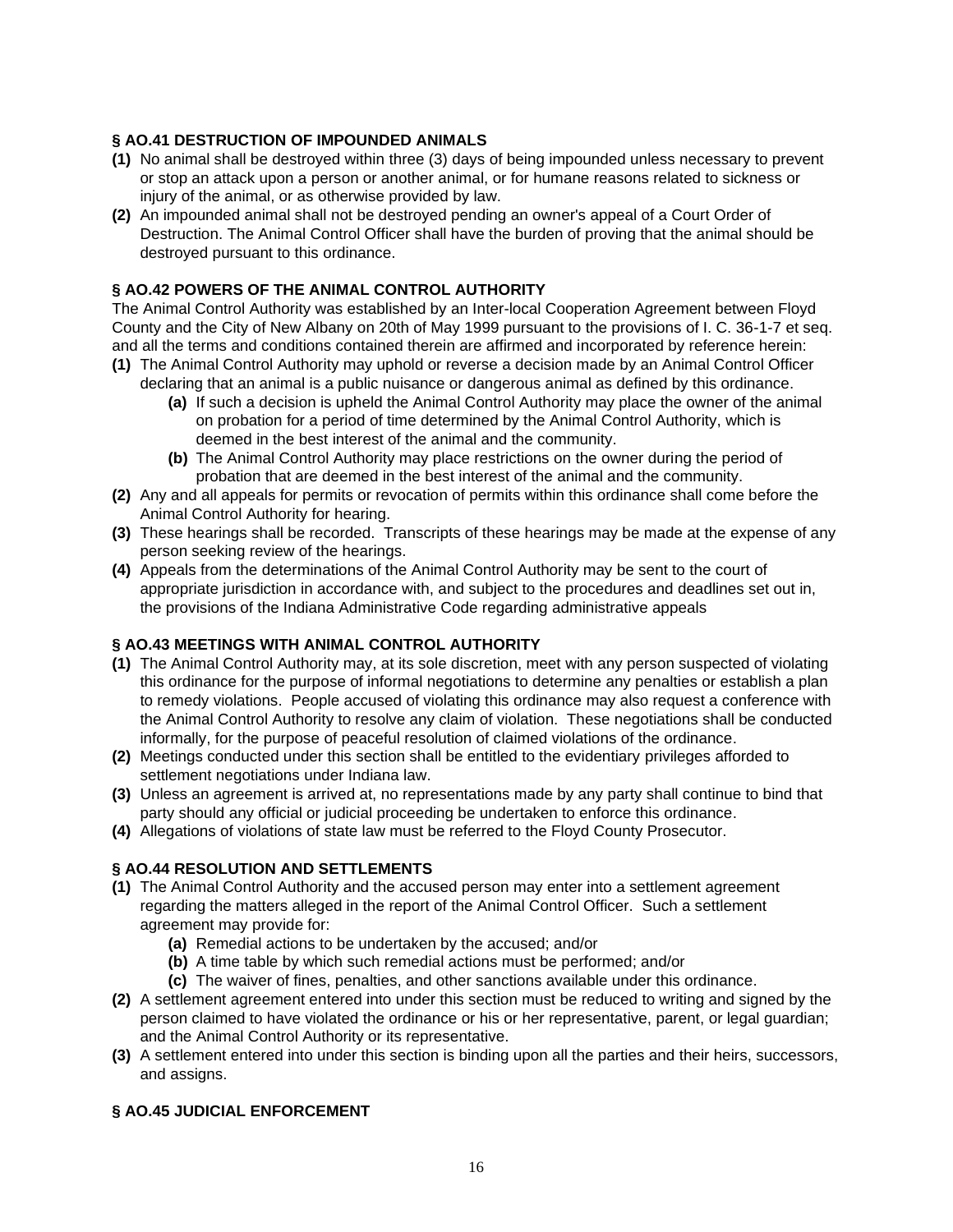- **(1)** If no settlement agreement is reached, or any settlement agreement is breached by the person responsible animal; or if the Animal Control Authority decides in its sole discretion that a settlement conference would be unhelpful, or that a situation exists that requires immediate action, the Animal Control Officer may bring judicial proceedings to enforce this ordinance.
- **(2)** Judicial proceedings shall be brought by the Floyd County Attorney or his designee.
- **(3)** Fines, judgments, and injunctive relief against violation of this ordinance may be sought in any such judicial proceedings, and any other remedies available to the Animal Control Authority in law or equity.
- **(4)** In addition to any and all other remedies available at law or equity, a court may award the Animal Shelter all right, title and interest in any animal in any judicial proceeding brought to enforce this ordinance.

## **§ AO.46 SAVINGS CLAUSE**

This ordinance and the various parts, sections, sentences, phrases, and clauses hereof, are hereby declared to be severable. If any part, section, sentence, phrase, or clause is judged unconstitutional or invalid, it is hereby provided that the remainder of this ordinance shall not be affected thereby.

#### **§ AO.47 REPEAL OR AMEND**

Floyd County Ordinance 2007-3, regarding allowing dogs to run at loose, is repealed.

## *FEE SCHEDULE*

#### **§ AO.98 FEE SCHEDULE - Floyd County and Townships**

#### **IMPOUND FEES FOR ANIMALS:**

| \$20.00, plus $$10.50$ per day boarding        |
|------------------------------------------------|
| \$45.00, plus \$10.50 per day boarding         |
| \$85.00, plus \$10.50 per day boarding         |
| \$30.00, plus \$10.50 per day boarding         |
| \$30.00, plus \$20.00 per day boarding         |
| \$40.00, plus \$40.00 per day boarding         |
| \$85.00, plus \$40.00 per day boarding         |
| \$110.00, plus \$40.00 per day boarding        |
| \$200.00, plus \$30.00 each additional day     |
| \$35.00, plus \$15.00** if tranquilizer needed |
|                                                |

#### **HEALTH CARE FEE FOR ANIMALS:**

| Health Care Package†:                                     | \$17.50                                           |
|-----------------------------------------------------------|---------------------------------------------------|
| Impound Adoption Health Care Package ::                   | \$72.50                                           |
| Microchipping of an animal:                               | \$25.00, plus \$15.00 for any tranguilizer needed |
| (Microchips by appointment, only after all fees are paid) |                                                   |

*† Health Care Package for canines includes application of flea preventative, wormer, distemper/parvo vaccination and bordetella vaccination.*

*† Health Care Package for felines includes application of flea preventative, wormer, distemper vaccination and ear mite treatment* 

*‡ Impound Adoption Health Care Fee includes microchip, spaying or neutering, FIV or Heartworm test and above Canine or Feline Health Care Package.* 

#### **ANIMAL LICENCE/PERMITS:**

| <b>Altered Animals</b>   | \$5.00   |
|--------------------------|----------|
| <b>Unaltered Animals</b> | \$35.00  |
| Dangerous Animals        | \$100.00 |
| Lifetime License         | \$25.00  |
| <b>Duplicate License</b> | \$4.50   |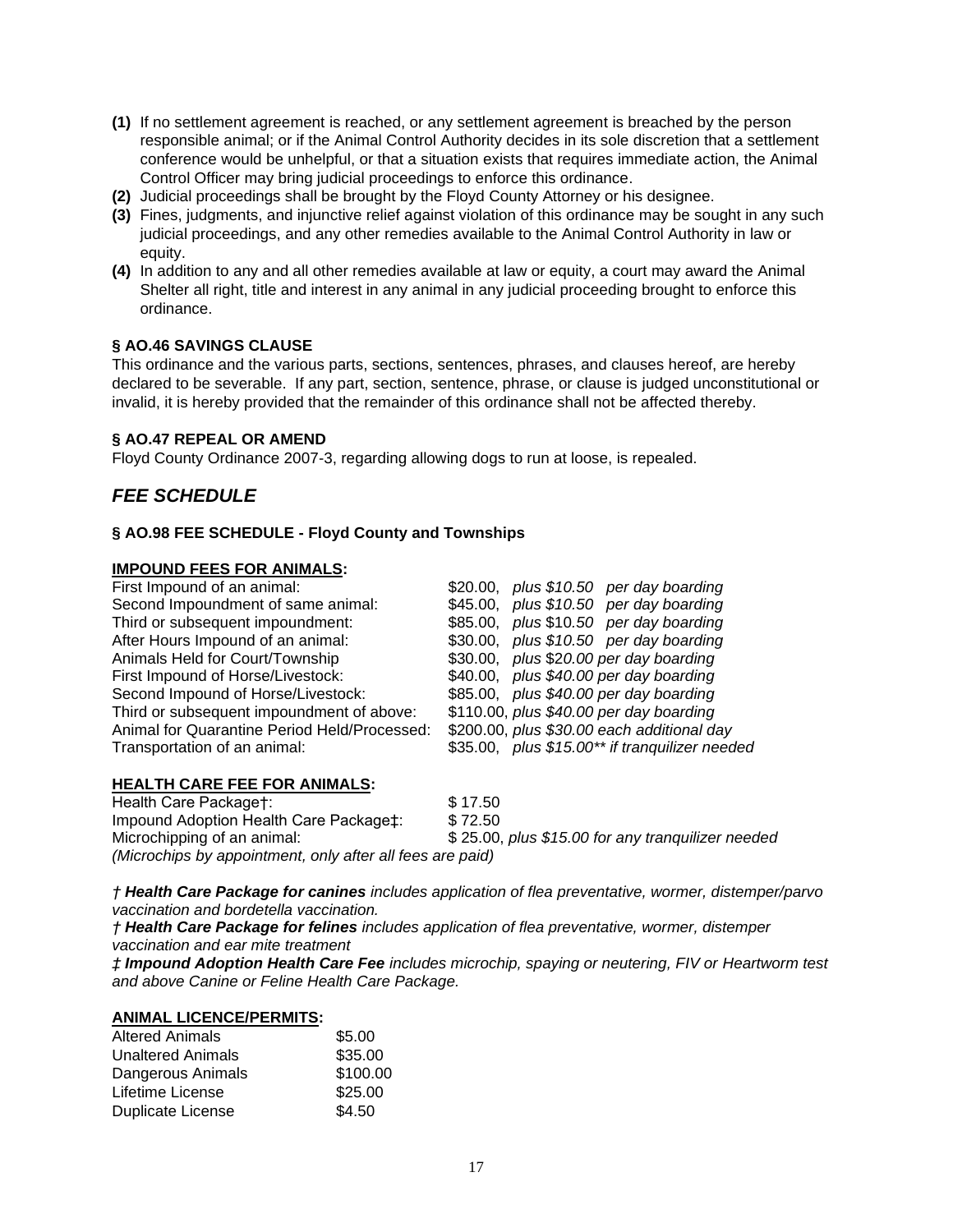**ADOPTIONS:**

Canines: \$80.00 (*\$25.00\*, \$55.00\*\*)*  Felines:*under 4 pounds \$60.00 (\$15.00\*, \$45.00\*\*) over 4 pounds \$20.00 (\$10.00\*, \$10.00\*\*) (All canine and feline adoptions include a Health Care Package†)* 

When requested an adoptable animal can be placed on a hold for twenty-four (24) hours at a cost of \$5.00 per animal. This fee is not to be applied to the adoption cost of the animal and will be considered a donation for this service.

#### **"TAKE A CHANCE ON ME"**

Fee of \$80.00, Canines only. Fee refunded within sixty (60) days of return

#### **"TAKE ME OUT OF THE SHELTER"**

A fee of \$80.00 plus \$10 per day shall apply for canines only. The \$80.00 is to be refunded within sixty (60) days of return but the per day fee not returned

#### **ADOPTION GUARANTEE PROGRAM:**

A \$25.00 nonrefundable Health and Temperament evaluation fee shall apply. For the first twelve (12) days: \$75.00 if proof of spayed/neutered and current on shots. The fee is \$100.00 if pet is unaltered or has no shots. Other types of animal adoption fees are to be determined by Director.

## **OWNER REQUESTED EUTHANASIA:**

Animals less than 20lbs.\$45.00*\*, any tranquilizer \$15.00\*\**  Animals 20lbs. to 50lbs. \$60.00*\*, any tranquilizer \$20.00\*\**  Animals 50lbs.or over \$75.00*\*, any tranquilizer \$25.00\*\** 

### **JUST DISPOSAL OF ANIMAL CARCASSES:**

| 25lbs.or less:                                                                                                                 | \$20.00 |  |
|--------------------------------------------------------------------------------------------------------------------------------|---------|--|
| 25 $\mathsf{b}$ s. to 50 $\mathsf{b}$ s.:                                                                                      | \$30.00 |  |
| 50lbs, or above:                                                                                                               | \$40.00 |  |
| $\lambda$ . The set of the set of the set of $\lambda$ is the set of $\lambda$ is the set of $\lambda$ is the set of $\lambda$ |         |  |

*(No animal carcass in excess of 25lbs, except that of a canine, shall be accepted for disposal)*

## **§ AO.99 ISSUANCE OF CITATIONS; VIOLATION NOTICES**

- **(1)** In addition to, or in lieu of impounding an unrestrained animal or for any other violation of this ordinance, any Animal Control Officer may issue a citation to the owner or caregiver of such animal specifying the section or sections of this ordinance so violated and identifying the specific nature of the violation. A person who receives a citation has twenty-four (24) hours to correct the violation or he/she may be subject to additional penalties or the animal may be subject to impoundment as provided in this ordinance.
- **(2)** Upon complaint and execution by any citizen of a sworn affidavit that said affiant has actual knowledge that any section of this ordinance has been violated, an Animal Control Officer may constitute reasonable suspicion for an investigation.
- **(3)** A first offender in violation of any provision of AO.01, A-O.03 through AO.17, and/or AO.20 through AO.22 shall be fined not less than \$50 nor more than \$200. For any second or subsequent violation of any provision of AO.01, AO.03 through AO.17, and/or AO.20 through AO.22, a person shall be fined not less than \$100 or more than \$250.
- **(4)** A first offender in violation of any provision of AO.35 through AO.36 shall be fined not less than \$100 or more than \$250. In the event that any animal previously placed under AO.35 through AO.36 is found in violation of this ordinance, the animal will be impounded by an Animal Control Officer and euthanized.
- **(5)** Fines and penalties collected pursuant to this chapter shall be collected, pursuant to AO.98 approved by the Floyd County Commissioners. The fees shall be collected by the Animal Shelter, or by its fiscal